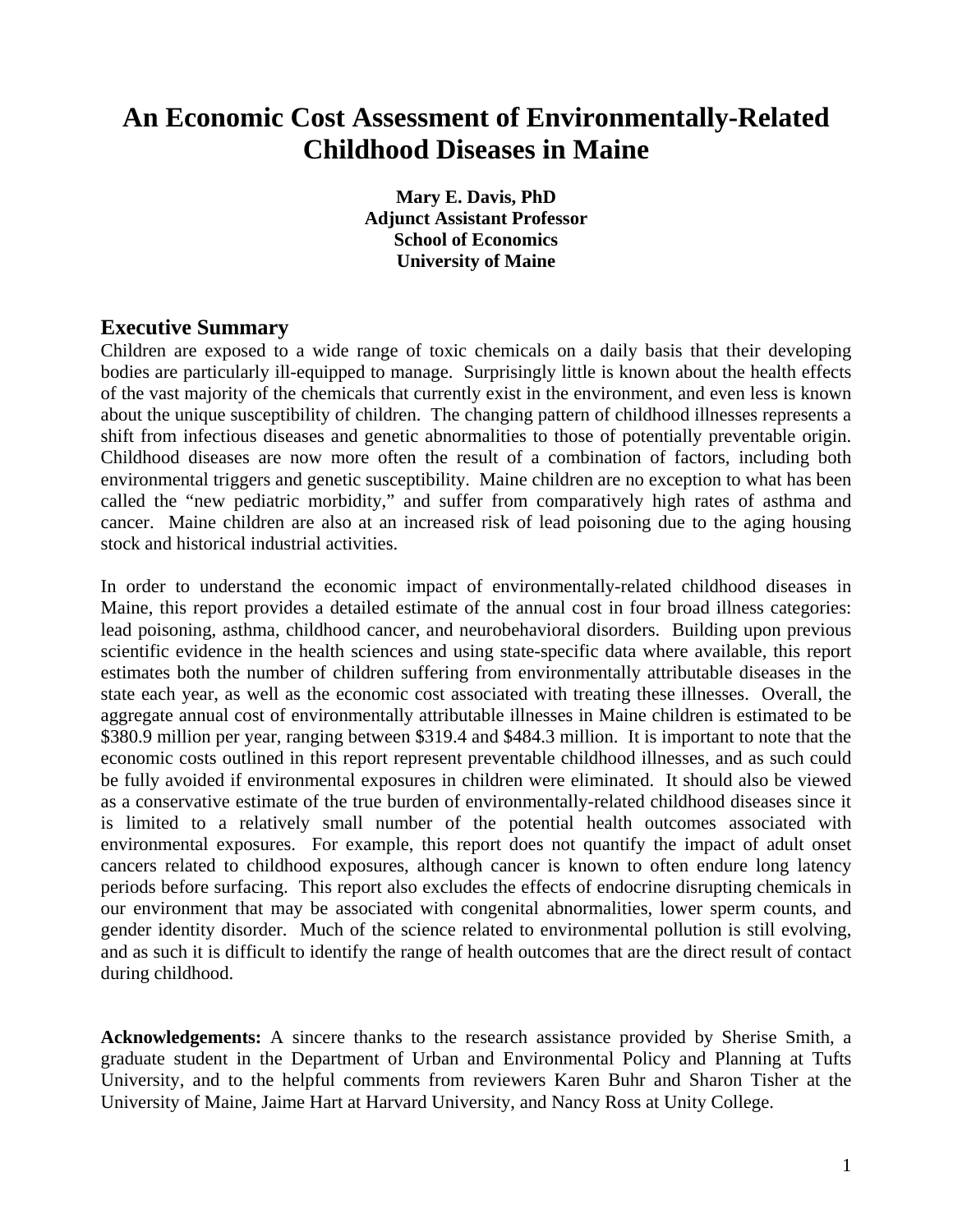## **Introduction**

The pattern of pediatric disease in the US has evolved from one primarily driven by infectious agents to those with much more complicated multifactorial origins that include both genetic and environmental causes. Advances in medical technologies that have succeeded in reducing infant mortality rates have been countered in part by the negative health outcomes associated with preventable childhood exposures to environmental pollutants. More than 80,000 synthetic chemical compounds have been created over the past 50 years in the US alone (Goldman and Koduru 2000), and information on the health effects of the vast majority of these chemicals is scarce to nonexistent. Reducing childhood exposure to environmental contaminants is important for a number of reasons, not the least of which is that children are unable to make informed decisions to limit their exposure to toxic chemicals. According to a recent EPA report, children are more susceptible than adults to the ill effects of environmental pollutants due to their developing organ systems and small size, as well as their unique activity patterns (crawling and hand to mouth contact) and exposure pathways (breast milk and placenta) (Woodruff et al. 2003).

The economic burden of environmental diseases in Maine children is derived using the research methods outlined in a national study by Landrigan et al. (2002)<sup>[1](#page-1-0)</sup> published in *Environmental Health Perspectives*, the peer-reviewed journal of the National Institute of Environmental Health Sciences. This Maine report follows similar efforts by other states to identify state-level costs of environmentally attributable diseases in children, including Massachusetts (Massey and Ackerman 2003), Washington (Davies 2005), Minnesota (Schuler et al. 2006), and California (University of California 2008). Landrigan applied the most recently available scientific evidence using a formal decision-making process of expert panels to broadly define environmentally attributable costs in four childhood disease categories, which included lead poisoning, asthma, cancer, and neurobehavioral conditions (specifically mental retardation, autism, and cerebral palsy). Although this Maine report closely follows the national approach outlined by Landrigan, it is updated wherever possible with Maine-specific data relevant to the health risks, economic impact, and environmental exposures particular to children in the state, and with more recently available scientific evidence on the topic where available. Briefly, the major changes to the Landrigan approach include the addition of a cost category for ADD/ADHD as a fourth neurobehavioral condition, significant updates to the cost of autism in the neurobehavioral category, and the use of Maine special education data to quantify these specific disability-related costs to the state. Cost data from all sources have been adjusted for inflation to reflect 2008 dollars (US BLS 2008).

The economic cost of environmentally related childhood diseases in Maine is constructed based on estimates of the environmentally attributable fraction  $(BAF)$ .<sup>[2](#page-1-1)</sup> The EAF represents the best available estimate of the percentage of childhood diseases in Maine (ranging from zero to 100%)

$$
Environmentally Attributable Fraction = \frac{Prevalence * (RR - 1)}{1 + Prevalence * (RR - 1)}
$$

<span id="page-1-0"></span><sup>&</sup>lt;sup>1</sup> From this point on, Landrigan et al. (2002) is interchangeably referred to simply as "Landrigan".

<span id="page-1-1"></span> $2^2$  The concept of the attributable fraction is based on both the prevalence of exposure to an environmental pollutant (how much contact children have with the pollutant) as well as the health risks associated with such exposures. It applies the following formula, where RR represents the relative risk of disease from exposure to environmental pollutants (Breslow and Day 1980):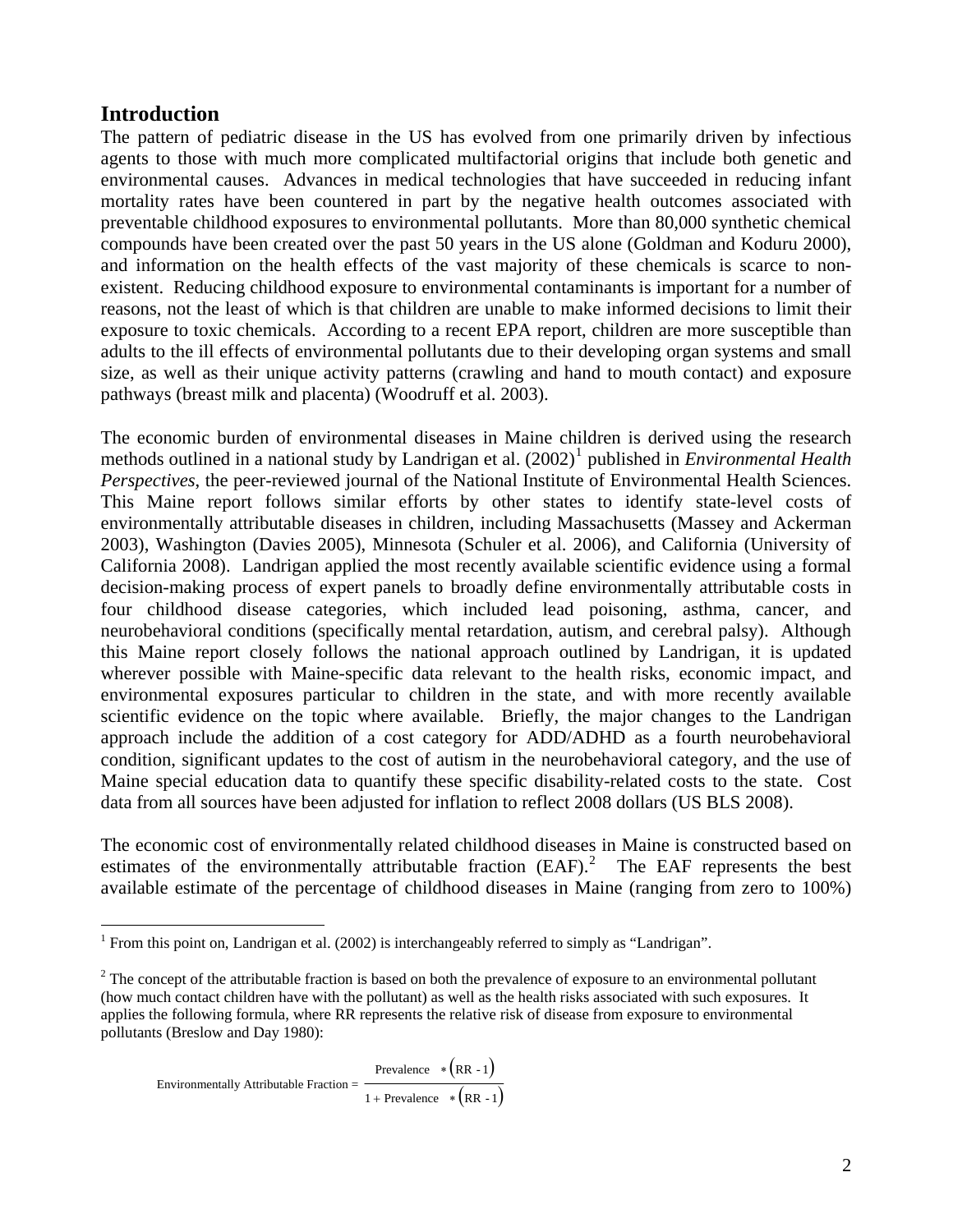that could be prevented by eliminating specific environmental exposures in children. The percentage of childhood disease cases attributable to environmental exposures is combined with information on size of the population at risk, the underlying rate of disease among this population, and the cost per case to estimate the following model of total cost to the state:

Total Costs=Disease rate x EAF x Size of population at risk x Cost per case

In other words, the disease rate and size of the population at risk are combined to provide an estimate of the total number of children suffering from a given disease regardless of the source, which is in turn multiplied by the EAF to determine the number of those cases of environmental origin. This number is then multiplied by the cost per case to provide an overall estimate of the economic burden of childhood diseases attributable to environmental causes in the state.

The size of the relevant population of Maine children at risk is dependent on the individual disease categories and closely follows those identified by Landrigan.

Lead poisoning: incidence of disease in the current birth cohort (under 1) Asthma: prevalence of disease in the under 18 population Cancer: incidence of disease in the under 18 population Neurobehavioral: incidence of disease in the current birth cohort (under 1)

Prevalence is defined as the number of children suffering from an illness, while incidence is the rate at which new cases of the disease develop over a given time period. The difference between these two approaches is relevant to the current report because estimates based on prevalence assume that the current cohort of children with the illness could recover fully once an exposure is removed, while those based on incidence assume a more lasting lifetime impact. For example, reductions in asthma severity would be expected to follow declines in exposure to air pollutants or other respiratory triggers. For this reason, annual cost estimates based on current asthma prevalence in the state is an appropriate measure of disease burden. In contrast, once a child develops a neurological impairment or cancer, the effects are more likely to be felt over a lifetime. For this reason, an approach that quantifies the lifetime cost based on the rate at which new cases develop in the current cohort of at-risk children at current exposure levels is more appropriate. Table 1 below provides the reference to the relevant population statistics used in this report.

| Tuolo T. DIZO OF the Referant Mando Foldmulon PR Rhsk |         |            |               |  |
|-------------------------------------------------------|---------|------------|---------------|--|
|                                                       | Maine   | US         | ME share of   |  |
|                                                       |         |            | US population |  |
| Number of                                             | 281,496 | 73,652,027 | 0.0038        |  |
| children $(<18)$ <sup>*</sup>                         |         |            |               |  |
| Birth cohort $\overline{t}^*$                         | 13,944  | 4,112,052  | 0.0034        |  |
|                                                       |         |            |               |  |

Table 1: Size of the Relevant Maine Population At-Risk

\*Source: U.S. Census Bureau: State and County QuickFacts (representing 2006 population estimates)

\*\*Source: National Center for Health Statistics, Martin et al. (representing 2004 population estimates)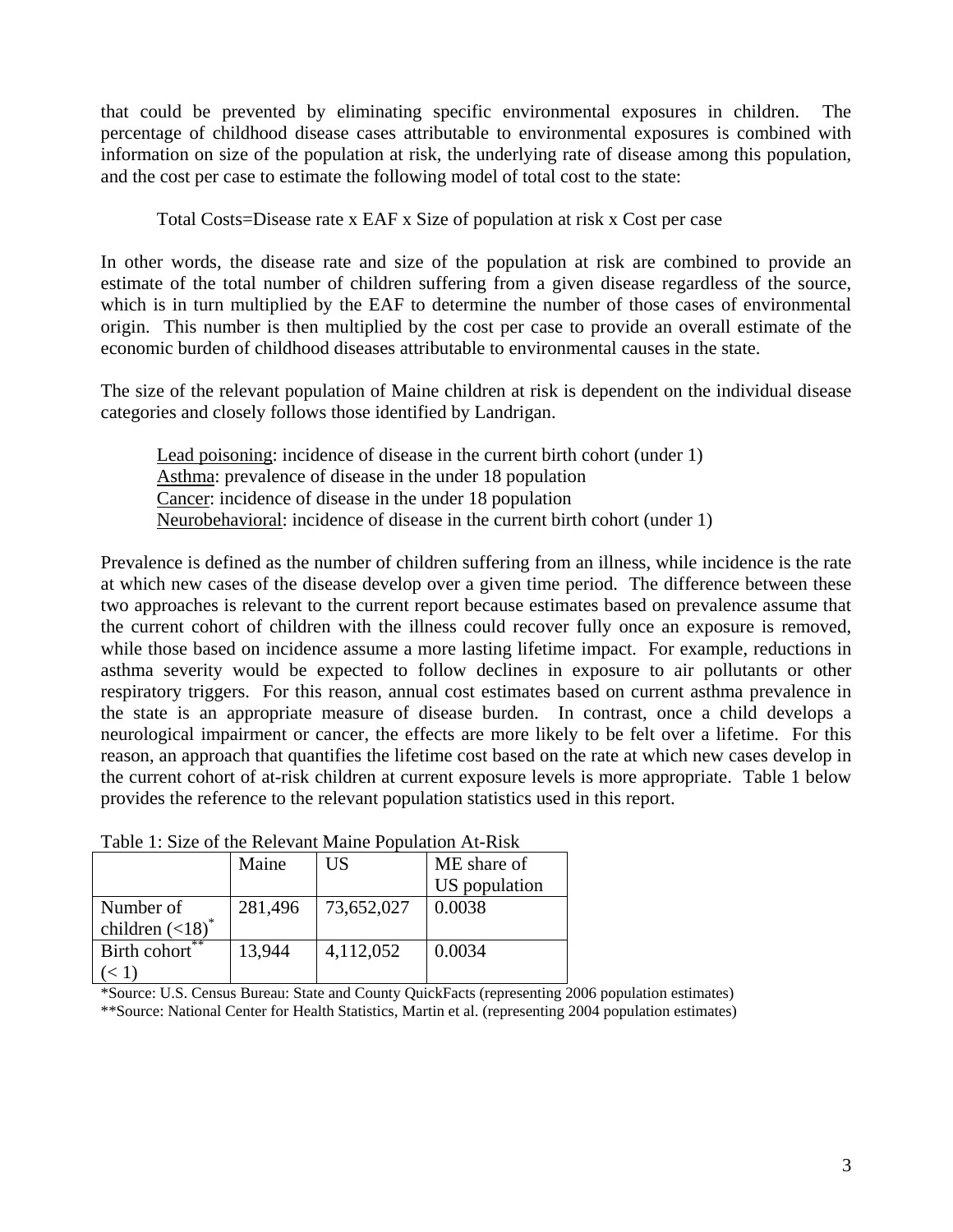# **Costs of Childhood Lead Poisoning**

Lead exposure in children can lead to significant health consequences, including brain and kidney damage, anemia, and death at very high levels of exposure (NRC 1993). In response to these negative health effects, much has been done over the past few decades to reduce lead exposure in children and consequently blood lead levels have declined significantly over this time period (Grosse et al. 2002). However, despite the reductions in lead exposure among children, subtle neurological and cognitive impairments remain at the comparatively low exposure levels observed today.

Although the technical definition of elevated blood lead levels (EBLLs) in children establishes a benchmark of 10 µg/dL, substantial evidence has accrued to suggest that the negative health effects can be seen at even lower levels and that there is no safe amount of lead exposure in children (Landrigan et al. 2002). These small and often difficult to detect changes in cognitive function related to low level lead exposure have been shown to impact school performance, educational attainment, and ultimately the lifetime job prospects and earning potential of exposed children (Grosse et al. 2002). This loss of function has been quantitatively linked to both changes in performance on IQ tests, as well as decreases in the lifetime earning potential for exposed children (Salkever 1995, Canfield et al. 2003).

#### **Risk for Maine children**

Children living in old homes are especially susceptible to lead exposure through residual lead paint (air and dust), as well as contaminated water (lead pipes) and soil. According to the CDC (data provided in Table 2), 35.8% of Maine houses were built prior to 1950 at a time when lead paint and piping was commonly used, compared with the national average of 22.3% (CDC 2008a). Also, a recent study of the Portland peninsula provided evidence of urban soil contamination from historical industrial activities as well as residual lead from gasoline and paint sources. The study reported that nearly 100% of the properties sampled in the area had lead concentrations in excess of the EPA recommended public health levels (Wagner and Langley-Turnbaugh 2008). The Maine Childhood Lead Poisoning Prevention Program provided data on the percentage of children tested in the state with elevated blood lead levels (see Table 2). These estimates are slightly lower than those projected by the Lead Poisoning Prevention Branch at the US CDC (CDC 2008b) due to differences in the reporting methods.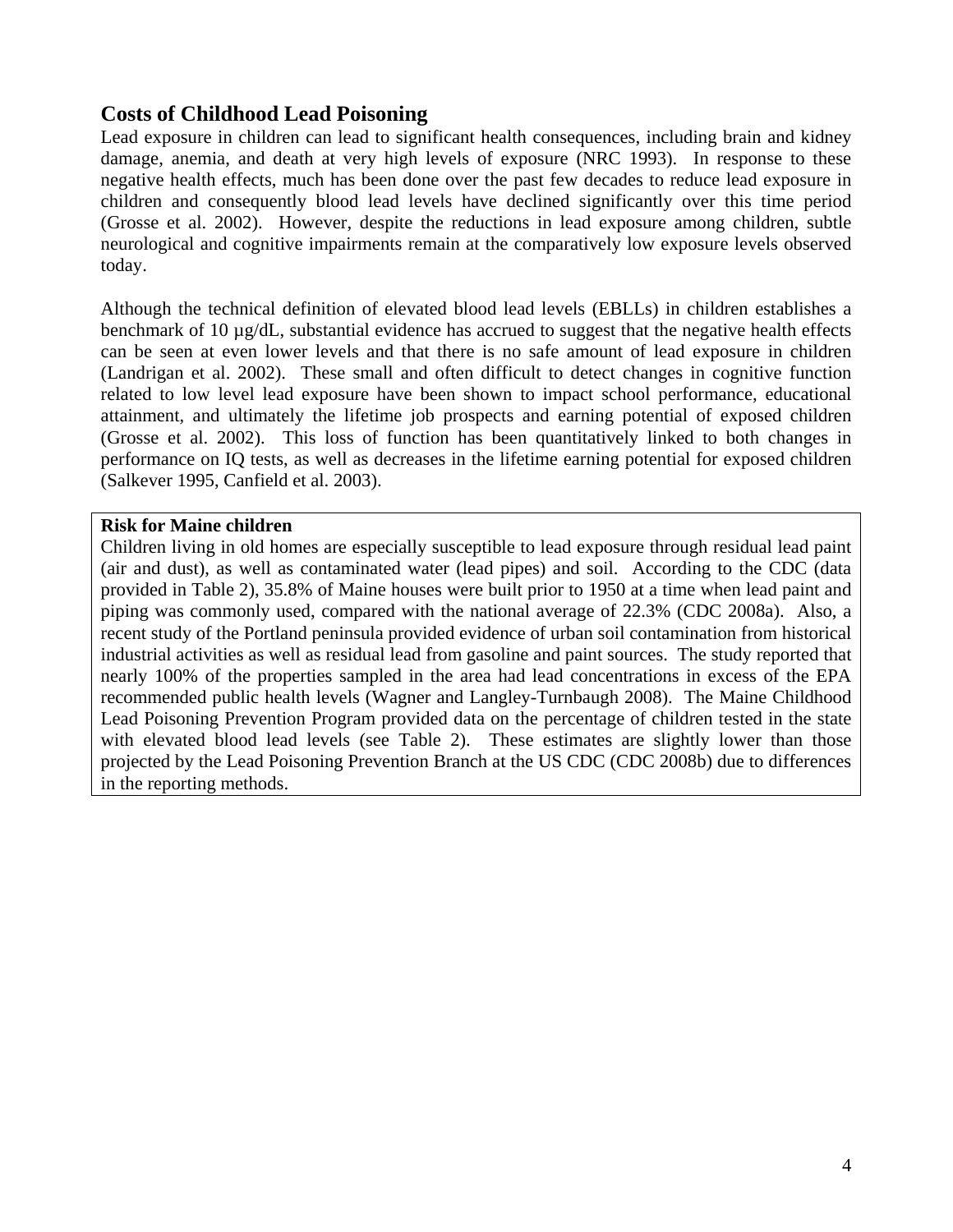|                      | Number    | Number | Percent | % Pre-1950      |
|----------------------|-----------|--------|---------|-----------------|
| County               | Screened* | EBLL*  | EBLL*   | Housing Units** |
| Androscoggin         | 6,674     | 149    | 2.2     | 41.6%           |
| Aroostook            | 3,916     | 10     | 0.3     | 39.4%           |
| Cumberland           | 12,888    | 173    | 1.3     | 36.9%           |
| Franklin             | 1,828     | 22     | 1.2     | 32.1%           |
| Hancock              | 2,329     | 28     | 1.2     | 35.4%           |
| Kennebec             | 6,338     | 64     | 1.0     | 35.3%           |
| Knox                 | 1,549     | 41     | 2.6     | 44.0%           |
| Lincoln              | 1,088     | 10     | 0.9     | 38.1%           |
| Oxford               | 4,098     | 45     | 1.1     | 36.8%           |
| Penobscot            | 8,195     | 95     | 1.2     | 34.6%           |
| Piscataquis          | 9,68      | 20     | 2.1     | 35.2%           |
| Sagadahoc            | 1,976     | 25     | 1.3     | 36.5%           |
| Somerset             | 3,915     | 44     | 1.1     | 34.2%           |
| Waldo                | 1,699     | 18     | 1.1     | 32.1%           |
| Washington           | 2,408     | 26     | 1.1     | 38.0%           |
| York                 | 9,616     | 139    | 1.4     | 29.8%           |
| <b>State Average</b> | 69,715    | 913    | 1.3     | 35.8%           |

Table 2: Elevated Blood Lead Levels (EBLLs) and Pre-1950 Housing Units by County

\*EBLLs based on data obtained from ME Childhood Lead Poisoning Prevention Program (2009) for children < 72 months of age (data collected between 2003 and 2007) \*\*Source: CDC 2008a

#### Landrigan Cost Method

The Landrigan approach limits the estimation of the economic cost of lead poisoning to the decrease in expected lifetime earnings due to IQ reductions in exposed children. These costs will accrue over a lifetime and will materialize in forgone wages due to decreased mental capacity. This estimate is conservative in that it excludes the cost of testing and treatment, as well as any adult-related diseases associated with exposure. It is important to note that these estimates do not represent actual direct or indirect expenditures for disease treatment and abatement.

- $\triangleright$  EAF = 100%. Based on the assumption that all cases of lead poisoning are the result of environmental causes.
- $\triangleright$  Size of population at risk = Defined as incidence in the cohort of 5-year old US children. Based on the assumption that no reduction in exposure or medical treatment would restore mental capacity to children with lead poisoning.
- $\triangleright$  Disease rate/exposure estimate = National blood lead data from the mid-1990s for 5 year olds (average blood lead level 2.7 µg/dL; Pirkle et al. 1998, CDC 1997).
- $\triangleright$  Cost per case = Calculated as lost lifetime earnings separately for boys and girls (US BLS 1999). Based on the assumption that each 1 µg/dL of blood lead is associated with a 0.25 decline in IQ points, and that each 1 point decline in IQ is responsible for a 2.39% loss of lifetime earnings (Schwartz et al. 1985; Salkever 1995).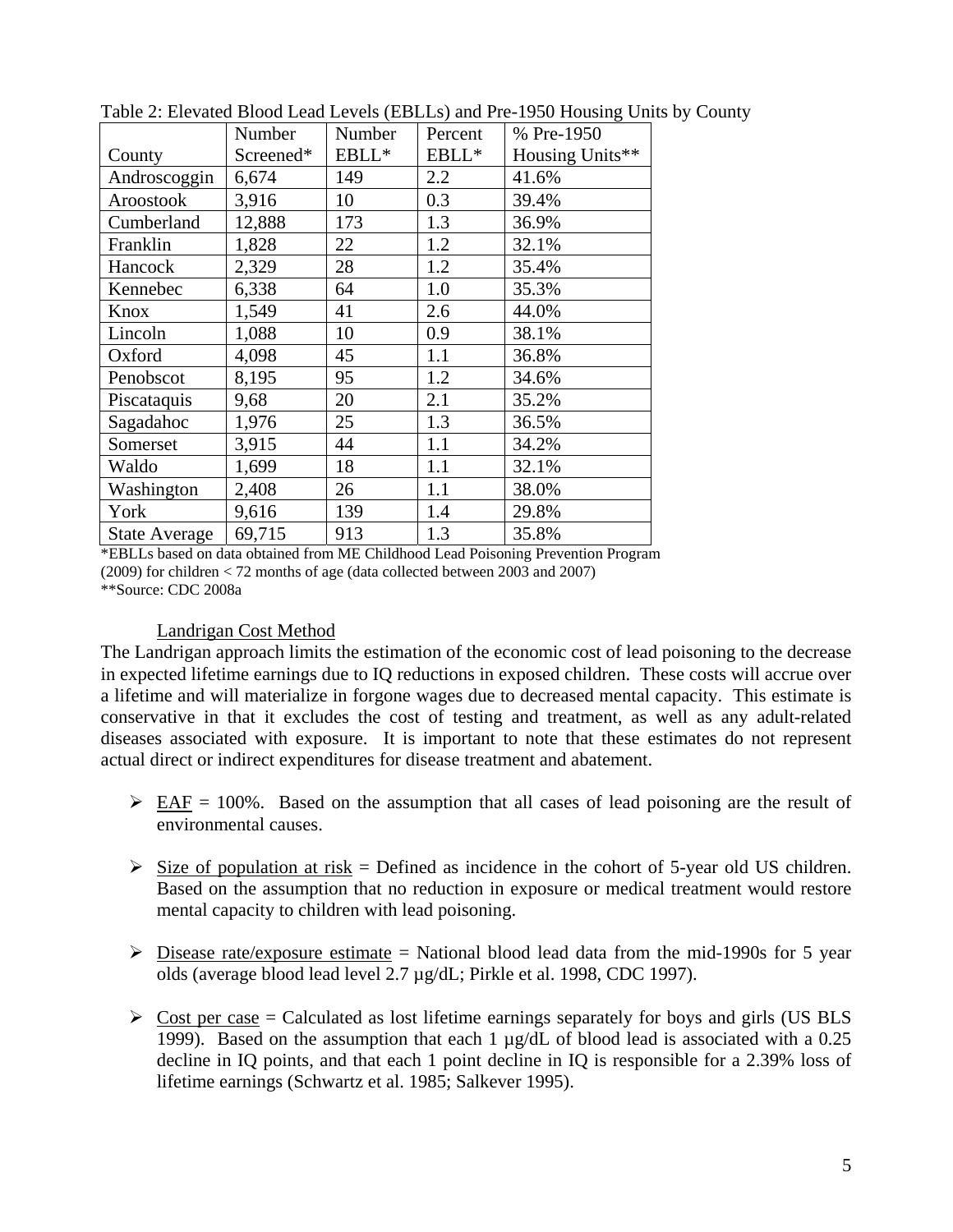#### Updated Maine Cost Method

The estimates for the economic burden of disease in Maine children related to lead poisoning closely follows the Landrigan approach described above with the following exceptions.

- $\triangleright$  Size of population at risk = Defined as incidence in the current Maine birth cohort (<1) as surrogate for Landrigan estimate of 5-year olds. The number of boys and girls extrapolated based on state-level data of the male to female ratio (US Census 2000).
- $\triangleright$  Disease rate/exposure estimate = National blood lead data updated to 1999-2002 (average blood lead **1.9 µg/dL**; CDC 2005). The national average was used as a surrogate for the Maine-specific data because the state does not currently collect the data necessary to calculate a state-wide average. $3$
- $\triangleright$  Cost per case = Based on the assumption that each 1 µg/dL of blood lead is associated with a **0.46** decline in IQ points (Canfield et al. 2003). All cost estimates updated to reflect 2008 dollars.

#### Results

Table 3 provides the results of the total cost calculations for the economic impact of childhood lead exposure in Maine using the updated approach outlined above. The evidence suggests that this year's cohort of children born in Maine can expect to earn nearly \$240 million less (in 2008 dollars) throughout their lifetime as a result of the cognitive and neurological deficits related to lead. It is important to note that these costs should be interpreted as the lost value of future wage earnings that accrue over a lifetime. Therefore, they are not representative of direct annual expenditures, but are instead indicative of lost *potential* in the current birth cohort.

| <b>EAF</b>                                   | 100%                                            |
|----------------------------------------------|-------------------------------------------------|
| Main consequence                             | Loss of IQ over a lifetime                      |
| Mean blood lead levels                       | $1.9 \mu g/dL$                                  |
| Blood lead level of $1 \mu g/dL$             | Mean loss of 0.46 IQ points per child           |
| At mean blood levels                         | Mean loss of 0.874 IQ points per child          |
| Loss of 1 IQ point                           | Loss of lifetime earnings of 2.39%              |
| At mean blood levels                         | Loss of 2.09% of lifetime earnings              |
| Economic consequences                        |                                                 |
| For boys                                     | 2.09% x \$1,166,057 (lifetime earnings) x 6,791 |
|                                              | $=$ \$165,500,686                               |
| For girls                                    | 2.09% x \$687,742 (lifetime earnings) x 7,153   |
|                                              | $=$ \$102,815,847                               |
| Total annual cost of childhood lead exposure | \$268,316,533                                   |

Table 3: Total Annual Cost of Childhood Lead Exposure in Maine†

† Representing 2008 dollars

 $\overline{a}$ 

<span id="page-5-0"></span><sup>&</sup>lt;sup>3</sup> More specifically, blood lead tests that show less than 5  $\mu$ g/dl are recorded only as "<5  $\mu$ g/dl", so it would be inaccurate to calculate an overall mean using this information.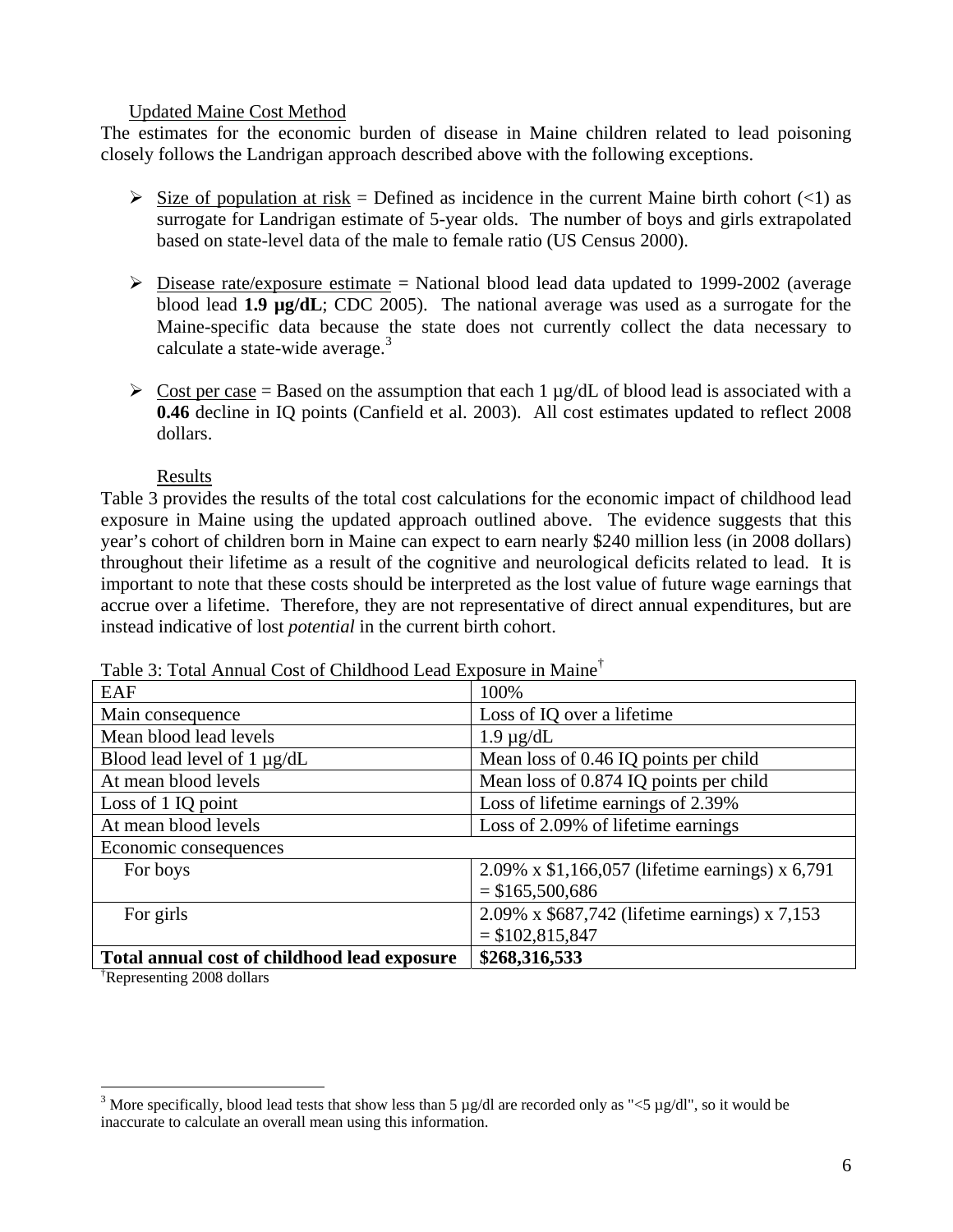# **Costs of Childhood Asthma**

Asthma is the most prevalent illness in children and the most common cause of childhood hospitalizations (Landrigan et al. 2002). The national rate of asthma among children doubled between the years of 1980 and 1995 (from 3.6% to 7.5%), and is currently estimated to be 8.7% (Woodruff et al. 2003). Exposure to outdoor (Wong et al. 2005) and indoor (NAS 2000a) air pollutants, including household chemical products and pesticides (Sherriff et al. 2005), have been associated with the both the onset and severity of asthma in children. There is also growing evidence to suggest that chronic exposure to air pollutants such as ozone and particulate matter are causally related to decreased lung function and the development in asthma in children (Woodruff et al. 2003).

#### **Risk for Maine children**

 $\overline{a}$ 

The prevalence of asthma in Maine children has been increasing in recent years, and is currently estimated at 11.2% (Tippy 2005)<sup>[4](#page-6-0)</sup>. Maine has one of the highest asthma rates in the nation (ranks 5<sup>th</sup> for adults currently diagnosed with asthma; CDC 2006a). The asthma rate varies across regions of the state (see Figure 1), with estimates ranging from 9.1% in coastal Maine (Knox, Lincoln, Sagadahoc counties), to 14.4% in western Maine (Franklin, Oxford, Piscataquis, Somerset counties). As a reflection of the state burden of asthma care, the prevalence of asthma in the MaineCare population is 15.1% (compared to 9.5% in privately insured children) (Tippy 2005).

| Figure 1: Asthma Prevalence by Region of the State |                       |                                 |  |  |  |
|----------------------------------------------------|-----------------------|---------------------------------|--|--|--|
|                                                    | <b>Current Asthma</b> |                                 |  |  |  |
| Western                                            | 12.8%                 |                                 |  |  |  |
| <b>North Eastern</b>                               | 12.8%                 | North Eastern                   |  |  |  |
| <b>West Central</b>                                | 9.9%                  |                                 |  |  |  |
| <b>East Central</b>                                | 14.4%                 |                                 |  |  |  |
| Coastal                                            | 9.1%                  | Western                         |  |  |  |
| Southern                                           | 9.6%                  | East Centrar                    |  |  |  |
| <b>State Average</b>                               | 11.2%                 |                                 |  |  |  |
| <b>US</b> Average                                  | 8.5%                  | West Central<br><b>REAGASTS</b> |  |  |  |
|                                                    |                       | Ccastal<br>Southerm             |  |  |  |
|                                                    |                       |                                 |  |  |  |
|                                                    |                       |                                 |  |  |  |
| Source: Tippy 2005                                 |                       |                                 |  |  |  |

<span id="page-6-0"></span><sup>&</sup>lt;sup>4</sup> Prevalence data is based on a state-wide survey of kindergarten and third graders (Tippy 2005). This report assumes that prevalence is uniform across the entire underage population. Due to a low response rate for the survey used, the results cannot be considered to be generalizable beyond the population sampled. However, the results were similar to those provided by national surveys with high response rates of US children under 18 [13% "ever asthma" and 9% "current asthma" (Bloom et al. 2006)], of US high school students [17% "ever asthma" and 14.5% "current asthma" (CDC 2006b)], and of Maine adults [14.1% "ever asthma" 9.7% "current asthma" (CDC 2006a)], as well as a recent asthma report released by the state estimating "current asthma" at 10.7% and "lifetime asthma" at 14.6% (ME CDC 2008).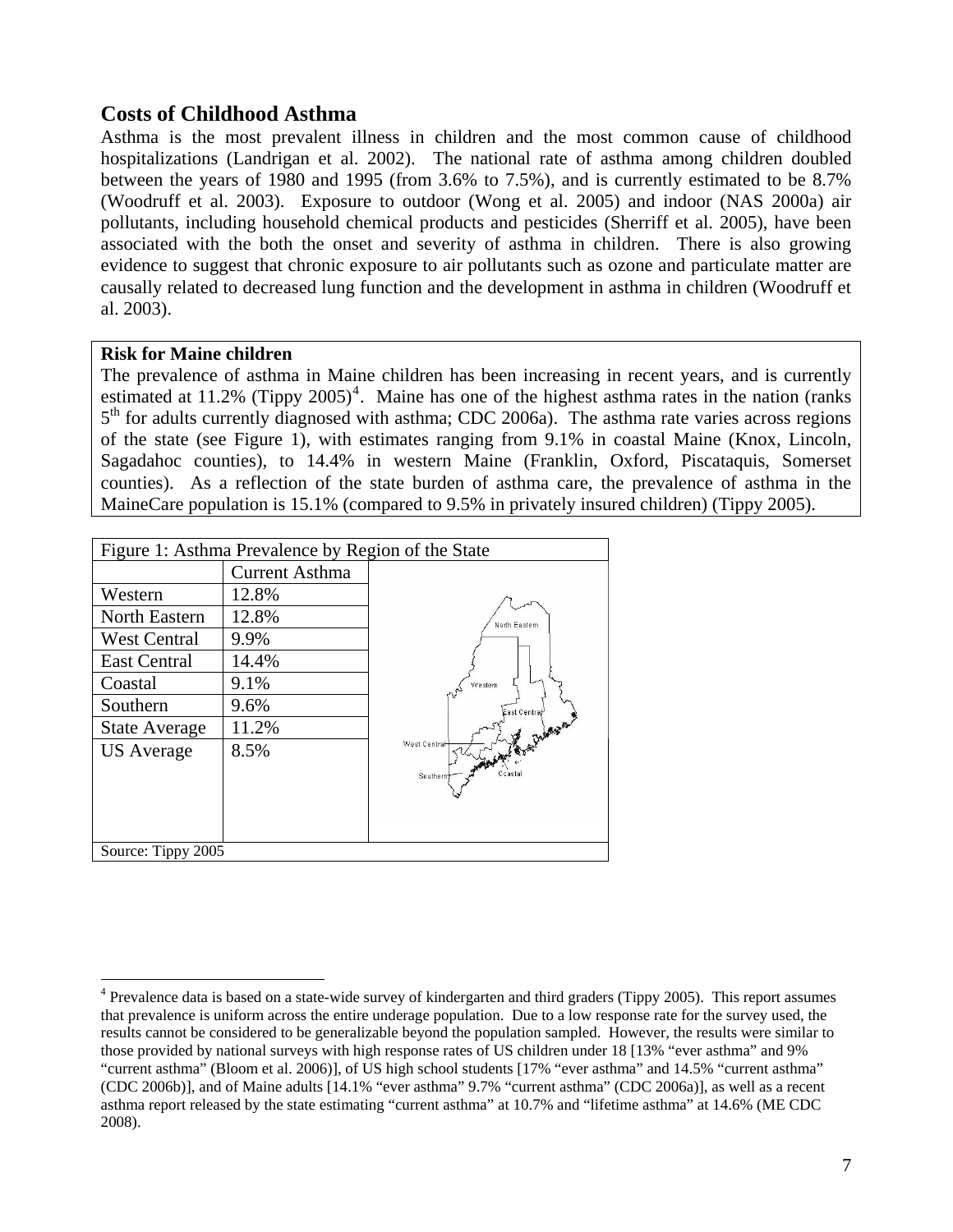Landrigan Cost Method

- $\triangleright$  EAF = 30% (range 10-35%).
- $\triangleright$  Size of population at risk = Not defined. Estimates based on the aggregate national cost of asthma multiplied by the EAF.
- $\triangleright$  Disease rate/exposure estimate = Not defined. Estimates based on the aggregate national cost of asthma multiplied by the EAF.
- $\triangleright$  Cost per case = Aggregate cost of asthma, including asthma-related deaths, developed from existing literature (Chestnut et al. 2000, Weiss et al. 2000). Excludes costs of asthmarelated morbidity beyond the age of 18.

### Updated Maine Cost Method

The estimates for the economic burden of disease in Maine children related to asthma closely follows the Landrigan approach described above with the following exceptions.

- $\triangleright$  Size of population at risk = Defined as current prevalence in the cohort of Maine children under the age of 18. Based on the assumption that environmental abatement would be expected to reduce the burden of asthma morbidity.
- $\triangleright$  Disease rate/exposure estimate = Maine-specific asthma prevalence rate of 11.2%.
- $\triangleright$  Cost per case = Derived from a recent report detailing the per child cost of asthma in Maine (Davis 2007). Based on the size of the cohort, there is less than one environmentally attributable asthma death per year in Maine so this cost is excluded (CDC 2007a). All cost estimates updated to reflect 2008 dollars.

#### Results

Table 4 presents an estimate of the total annual economic burden of \$8.8 million (range \$2.9– \$10.3) in environmentally related asthma costs in the state. Over 3,000 children are estimated to be suffering from asthma as a result of non-genetic environmental exposures.

| EAF | Expected        | Total number of             | Total annual   | Total annual cost of |  |  |
|-----|-----------------|-----------------------------|----------------|----------------------|--|--|
|     | number of       | environmentally             | treatment cost | environmentally      |  |  |
|     | children $<$ 18 | attributable cases per year | per case       | attributable asthma  |  |  |
|     | with asthma     |                             |                |                      |  |  |
| 10% | 31,527          | 3,153                       |                | \$2,934,533          |  |  |
| 30% | 31,527          | 9,458                       | \$931          | \$8,803,600          |  |  |
| 35% | 31,527          | 11,035                      |                | \$10,270,866         |  |  |

### Table 4: Total Annual Cost of Environmentally Attributable Childhood Asthma in Maine†

† Representing 2008 dollars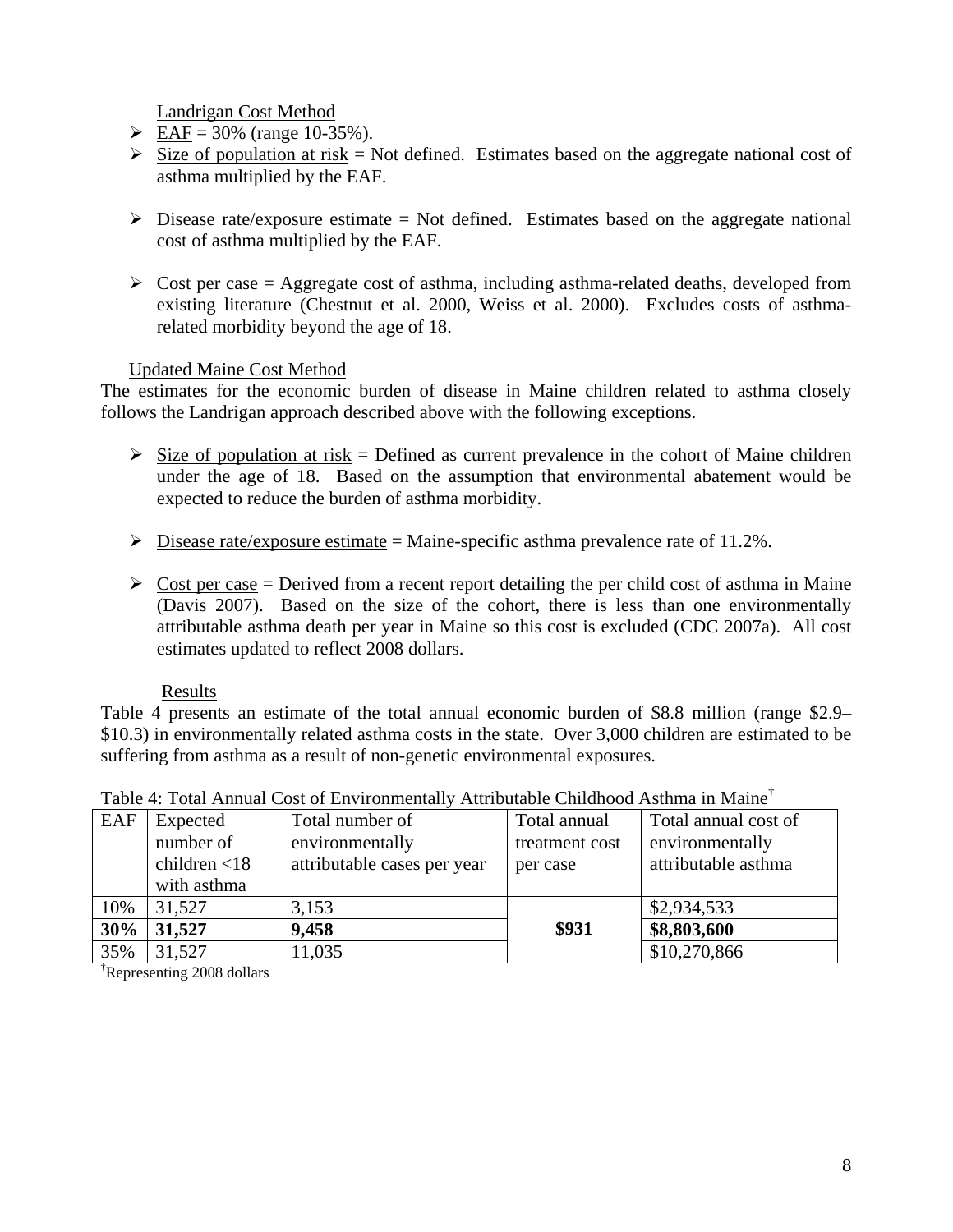# **Costs of Childhood Neurobehavioral Disorders**

Neurobehavioral disorders impact between 3-8% of infants born in the US each year (Landrigan et al. 2002), and 28% of these conditions can be linked either directly or indirectly to environmental factors (NAS 2000b). Of the approximately 80,000 chemicals registered for commercial use with the EPA, over 200 have been shown to have neurotoxic effects in adults (see full list in Table A-1 of Appendix), and a handful of others (lead, methylmercury, polychlorinated biphenyls (PCBs), arsenic, and toluene) have been clinically proven to cause neurodevelopmental disorders in children (Grandjean and Landrigan 2006). However, the size of this list is restricted by a general lack of scientific information on the health effects of most chemicals, and should therefore not be regarded as a comprehensive assessment of the chemicals associated with neurological abnormalities in children. The developing brain is highly susceptible to environmental exposures, much more so than fully formed adult brains. The neurological development process that begins in utero continues after birth, and if any stage of development is impeded during this process, the effects are often permanent. Furthermore, the placenta is not an effective shield against most neurotoxins, and the blood-brain barrier that protects adults is not fully formed until about six months of age (Grandjean and Landrigan 2006).

#### **Risk for Maine children**

Over last 10 years, the number of Maine children receiving special education services related to neurological impairment has been increasing, and nearly one in five public school students now receives special education services from the state (D.E. 2008a). The total cost to provide those services has been growing at 6.7% per year, and was estimated to be nearly \$300 million in 2006 (D.E. 2008b). Although overall student enrollment has declined, the share of special education students has increased from 12.7% in 1986 to 17.7% in 2007 (D.E. 2008a). Growth in number of special education students categorized as autistic is especially alarming, increasing 58.6% over the last three years of available data (2004-2007) (D.E. 2008c). Table 5 provides a list of special education enrollment in the relevant disability categories.

| <b>Disability Category</b>          | <b>Total Number of Students</b> | % of Total Enrollment |
|-------------------------------------|---------------------------------|-----------------------|
|                                     |                                 | $(n=194,232)$         |
| <b>Mental Retardation</b>           | 798                             | 0.4%                  |
| Speech and Language Impairment      | 8,612                           | 4.4%                  |
| <b>Emotional Disability</b>         | 2,943                           | 1.5%                  |
| Other Health Impairment             | 5,528                           | 2.9%                  |
| <b>Specific Learning Disability</b> | 10,053                          | 5.2%                  |
| <b>Multiple Disabilities</b>        | 3,082                           | 1.6%                  |
| Developmentally Delayed             | 888                             | 0.5%                  |
| Autism                              | 1,990                           | 1.0%                  |
| Total                               | 33,894                          | 17.5%                 |

Table 5: Developmental Disability as a Percentage of Total Enrollment (2006)

Source: D.E. 2008c

#### Landrigan Cost Methods

The Landrigan report limited the cost assessment to three neurobehavioral conditions (mental retardation, autism, and cerebral palsy) due to the lack of both incidence and cost data for other neurobehavioral illnesses. Furthermore, although a National Academy of Sciences report (2000) suggested that up to 28% of neurobehavioral disorders could be linked to environmental exposures,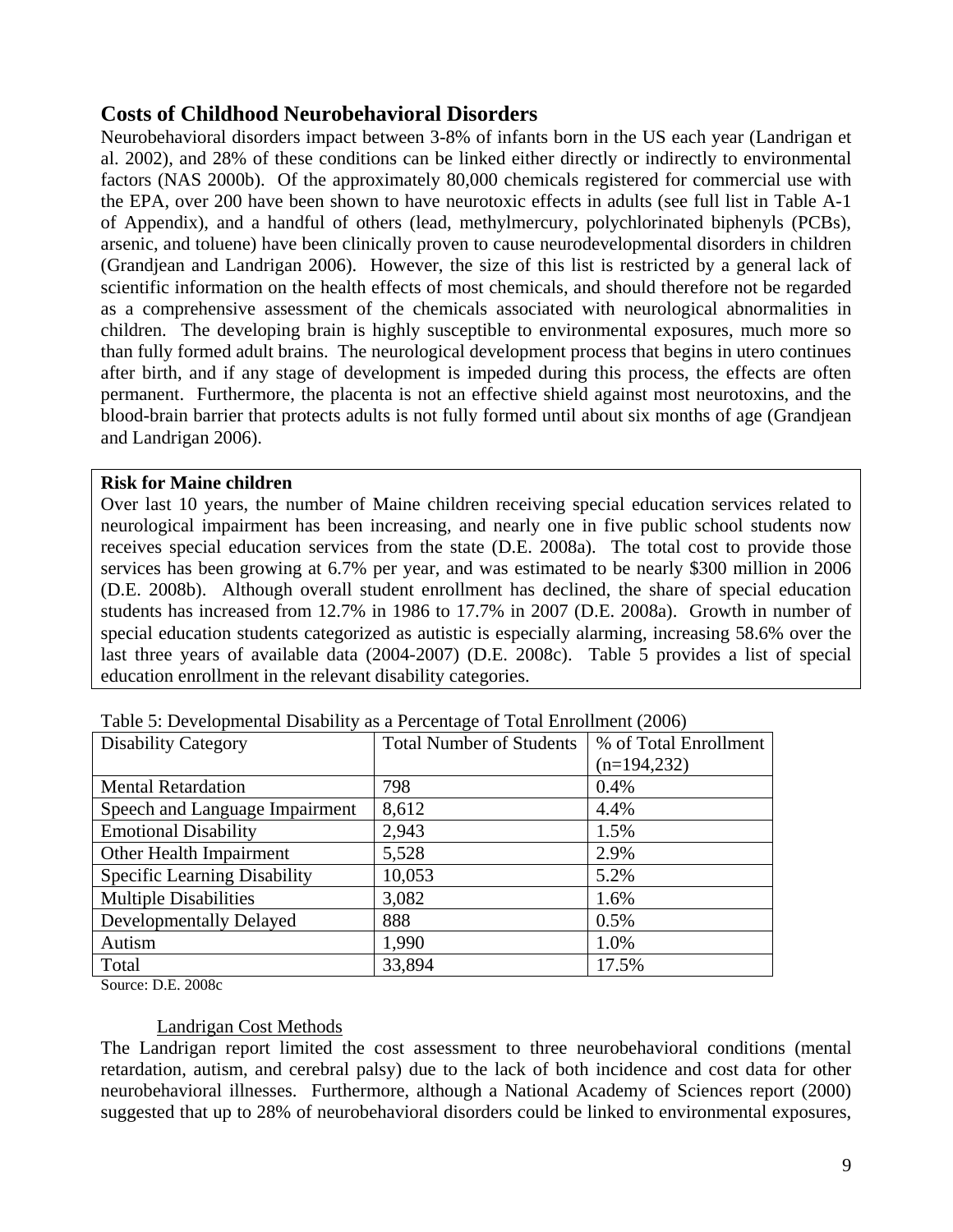Landrigan used a more conservative estimate of 5-20% to exclude cases that could be attributed to substance abuse such as fetal alcohol syndrome. Also, to avoid the potential for double counting children with mental retardation and autism or cerebral palsy, Landrigan imposed a downward adjustment of 34% on attributable cases of autism and 15% on attributable cases of cerebral palsy. Finally, since IQ loss associated with lead exposure is one cause of mild mental retardation in children, they also controlled for lead as a confounding factor with a downward adjustment of 2.5% for the mental retardation category.

- $\triangleright$  EAF = 10% (range 5-20%). Based on a conservative estimate in order to avoid the inclusion of neurobehavioral conditions related to substance abuse.
- $\triangleright$  Size of population at risk = Defined as incidence of neurobehavioral diseases in the current national birth cohort  $(\leq 1)$ . Based on the assumption that environmental cleanup will not improve the health of children already suffering from neurobehavioral disorders.
- $\triangleright$  Disease rate/exposure estimate = Disease rates for mental retardation, autism, and cerebral palsy taken from a 1991-94 survey (Buxbaum et al. 2000).
- $\triangleright$  Cost per case = Derived cost estimates from a study limited to mental retardation, autism, and cerebral palsy (Honeycutt et al. 2000).

### Updated Maine Cost Method

The estimates for the economic burden of disease in Maine children related to neurobehavioral diseases closely follows the Landrigan approach described above with the following exceptions.

- $\triangleright$  Special education category added The line item costs of special education services in the Landrigan study was replaced with a separate Maine-specific category. Total state special education costs in 2006 were reported to be \$282,763,474 (D.E. 2008b), which would represent \$302,556,917 in 2008 dollars.
- ¾ ADD/ADHD category added: Based on a recent meta-analysis of the existing literature (Pelham et al. 2007) outlining the rates of ADD/ADHD in children as well as the cost associated with treatment, a category for this disorder has been added to the economic assessment of neurobehavioral conditions. This study cited a national disease rate of between 2 and 9%, for which this report chooses a mid-range estimate of 5% to represent Maine children. In order to control for co-existing conditions, the same downward adjustment applied to autism cases (34%) is also applied to ADD/ADHD.

The cost estimate for ADD/ADHD is also provided by the recent literature in this area (Pelham et al. 2007), which calculated the aggregate annual cost of ADD/ADHD minus special education services as \$10,730 per year per child. Assuming these costs accrue annually over a 13-year period for school aged children (between 5 and 18 years of age) at a discount rate of 3%, total costs per child during the school age years would be \$117,589.

The cost method for ADD/ADHD is a much more conservative estimate than is applied to the other neurological conditions because it does not account for the lifetime impact of the condition. Although this is certain to underestimate the total economic impact of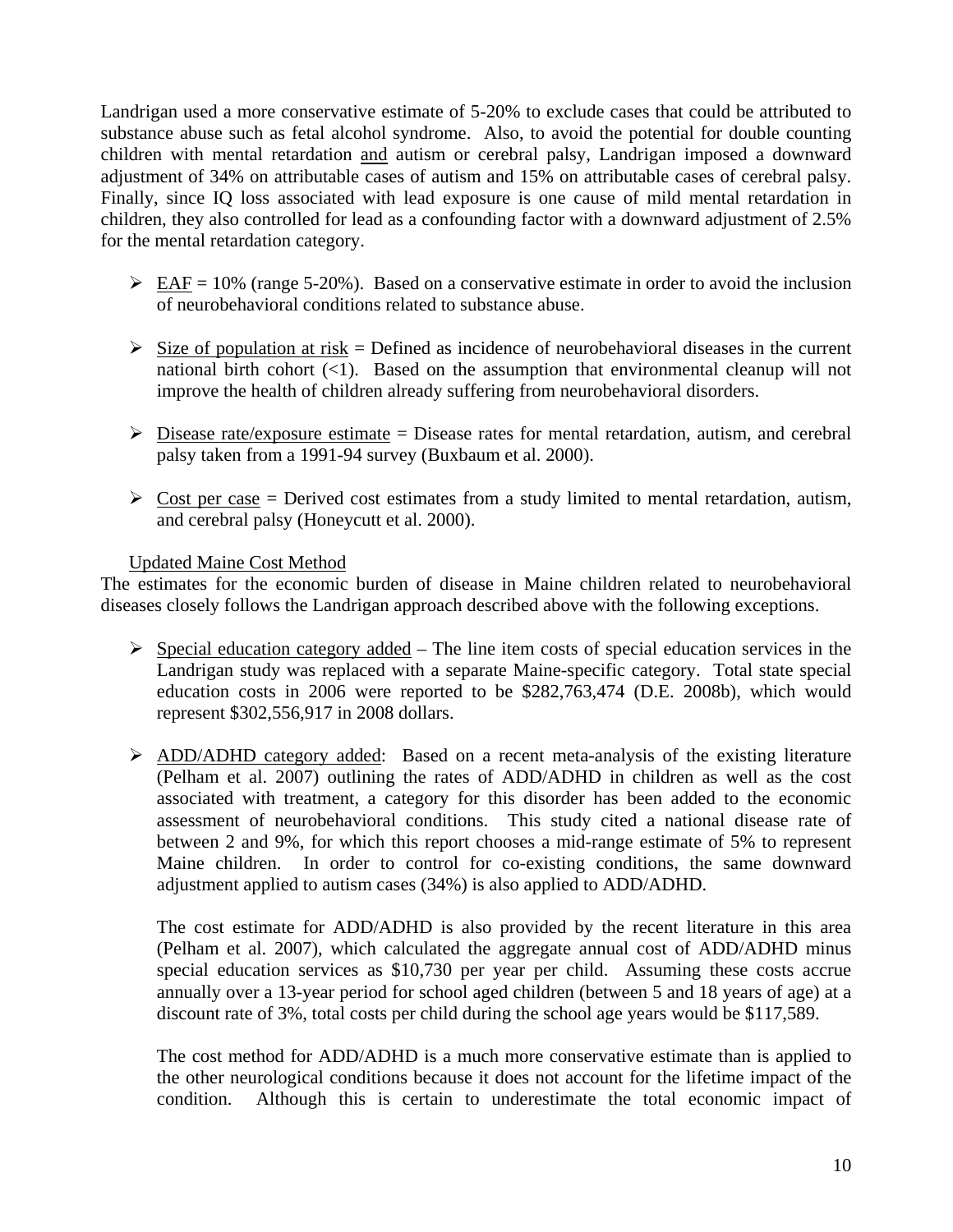ADD/ADHD in Maine, the specific cost data necessary to extend the time period under consideration is not currently available.

- $\triangleright$  Disease rate/exposure estimate
	- o Mental Retardation –Incidence based on the national rate of 12 cases per 1,000 births (Bhasin et al. 2006).
	- o Cerebral Palsy –Incidence based on the national rate of 3.6 cases per 1,000 births (Yeargin-Allsopp et al. 2008).
	- o Autism –Incidence based on the national rate of 1 in 150 children with autism spectrum disorders (CDC 2007b).
- $\triangleright$  Cost per case = Based on a more recently available study of the economic impact of autism (Ganz 2007), the costs have been updated to reflect a lifetime impact of approximately \$3.5 million per child. This excludes the cost of special education services, which are calculated separately in this report. All cost estimates updated to reflect 2008 dollars.

#### Results

Table 6 presents an estimate of the total annual economic burden of \$101.9 million (range \$47.8– \$203.4) in environmentally related costs for neurobehavioral conditions in the state. Over \$30 million of this total is spent directly by the state on an annual basis on special education services for students with environmentally attributable disabilities.

|                                                                              | EAF | Mental Retardation* | Cerebral Palsy | ADD/ADHD     | Autism       |
|------------------------------------------------------------------------------|-----|---------------------|----------------|--------------|--------------|
| Total environmentally                                                        | 5%  | 9                   | 3              | 34           | 5            |
| attributable cases per                                                       | 10% | 17                  | 5              | 67           | 9            |
| year                                                                         | 20% | 33                  | 10             | 134          | 18           |
| Total lifetime cost per case**                                               |     | \$2,181,456         | \$1,927,554    | \$117,589    | \$3,551,683  |
| Total cost per                                                               | 5%  | \$12,927,144        | \$4,915,264    | \$2,638,697  | \$11,720,555 |
| birth cohort                                                                 | 10% | \$36,157,626        | \$8,192,106    | \$5,199,786  | \$21,096,998 |
|                                                                              | 20% | \$71,988,033        | \$16,384,212   | \$10,399,571 | \$42,193,996 |
|                                                                              |     |                     |                |              |              |
| Special education expenditures only                                          |     |                     |                |              |              |
| Total annual $cost = $302,556,917$                                           |     |                     |                |              |              |
|                                                                              | 5%  | \$15,127,846        |                |              |              |
|                                                                              | 10% | \$30,255,692        |                |              |              |
|                                                                              | 20% | \$60,511,383        |                |              |              |
|                                                                              |     |                     |                |              |              |
| Total annual environmentally attributable costs of neurobehavioral disorders |     |                     |                |              |              |
|                                                                              | 5%  | \$47,329,505        |                |              |              |
|                                                                              | 10% | \$100,902,207       |                |              |              |
|                                                                              | 20% | \$201,477,195       |                |              |              |

Table 6: Total Annual Cost of Environmentally Attributable Neurobehavioral Disorders in Maine†

† Representing 2008 dollars

\*Annual incident cases for mental retardation adjusted for lead confounding

\*\*Excluding special education services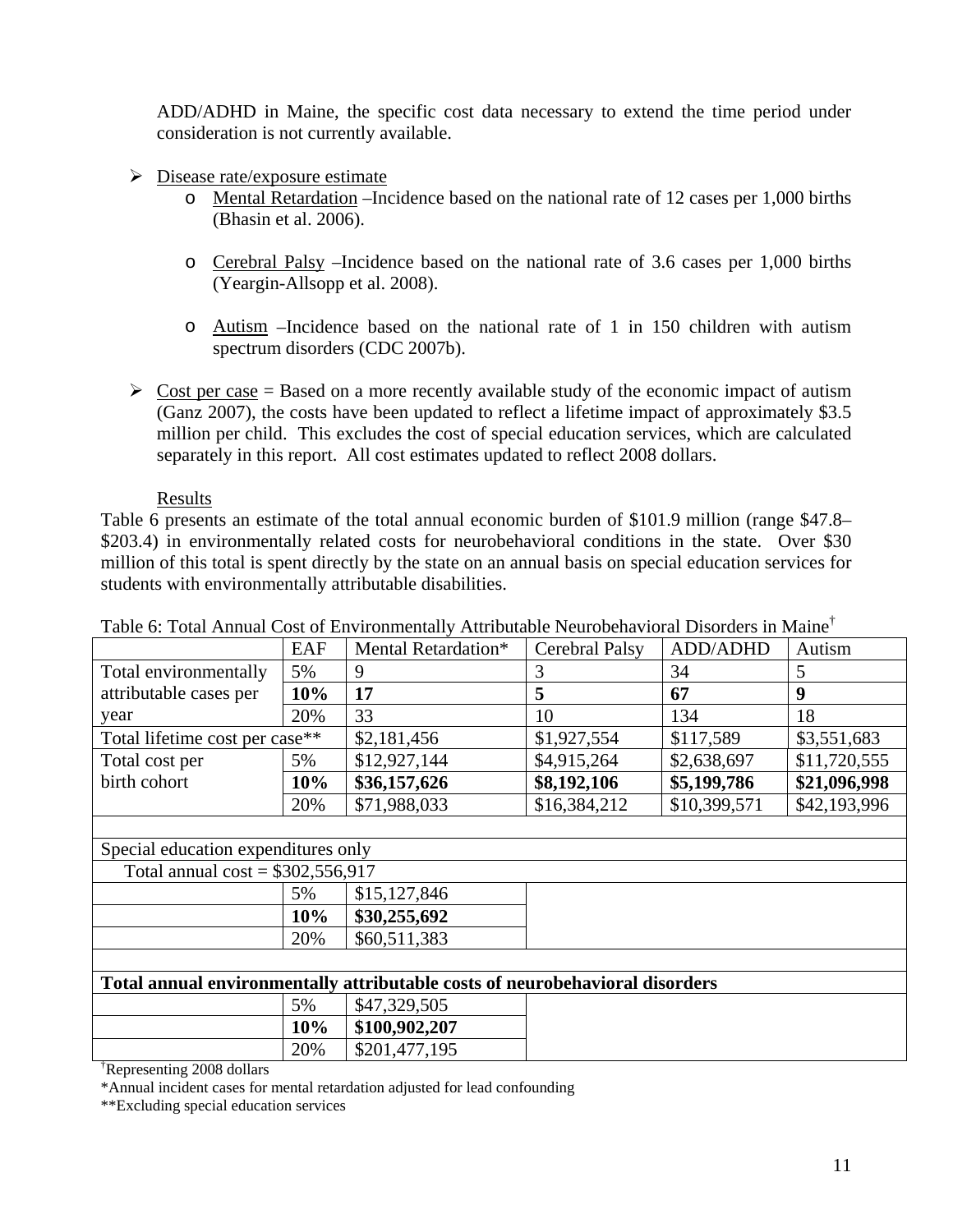# **Costs of Childhood Cancer**

Cancer related deaths in children have been declining over the last 20 years due to medical advances in treatment options. However, the same time period has witnessed a troubling increase in the incidence of childhood cancers, which can be seen in national data of incidence and mortality from 1975 to 2003 presented below in Figure 2. There is a great deal of uncertainty on the underlying causes of childhood cancer. While the available evidence suggests that no more than 10-20% can be attributed solely to genetic factors, leaving the remaining 80-90% potentially linked to environmental causes, only a small number of toxic chemicals have been adequately researched and definitively linked to childhood cancers (Landrigan et al. 2002). However, there is growing evidence to suggest an increased risk cancer, especially for leukemia and brain cancers, in children with high pesticide exposures, and a similarly increased risk of cancer in children exposed to certain industrial chemicals (Schuler et al. 2006).





Source: Taken directly from Ries et al. 2006

#### **Risk for Maine children**

Based on unpublished data from 1995 to 2004 made available by the Maine Cancer Registry (Maine Cancer Registry 2009), there are approximately 62 new cases of childhood cancers each year in the state in the under 20 population, with an average of 12 cancer deaths expected annually. More than half of the childhood cancers in Maine can be attributed to leukemia, lymphoma, and cancers of the central nervous system, which correspond with the most frequently occurring childhood cancers nationally (Schuler et al. 2006). The incidence of childhood cancers in Maine over the 10 year period observed was reportedly 186.2 per million children, which is higher than the national rate of 164 per million (Ries et al. 2006). This translates into an additional six childhood cancers in the state each year when compared with the national rate. The elevated incidence of cancer among children is not surprising given that Maine has the highest incidence of adult cancer in the nation (526.1 per million compared to 458.2 per million nationally; NCI 2009).

#### Landrigan Cost Methods

 $\triangleright$  EAF = 5% (range 2-10%). Based on the assumption that a more conservative EAF would account for the uncertainty in the underlying causes of childhood cancer. This estimate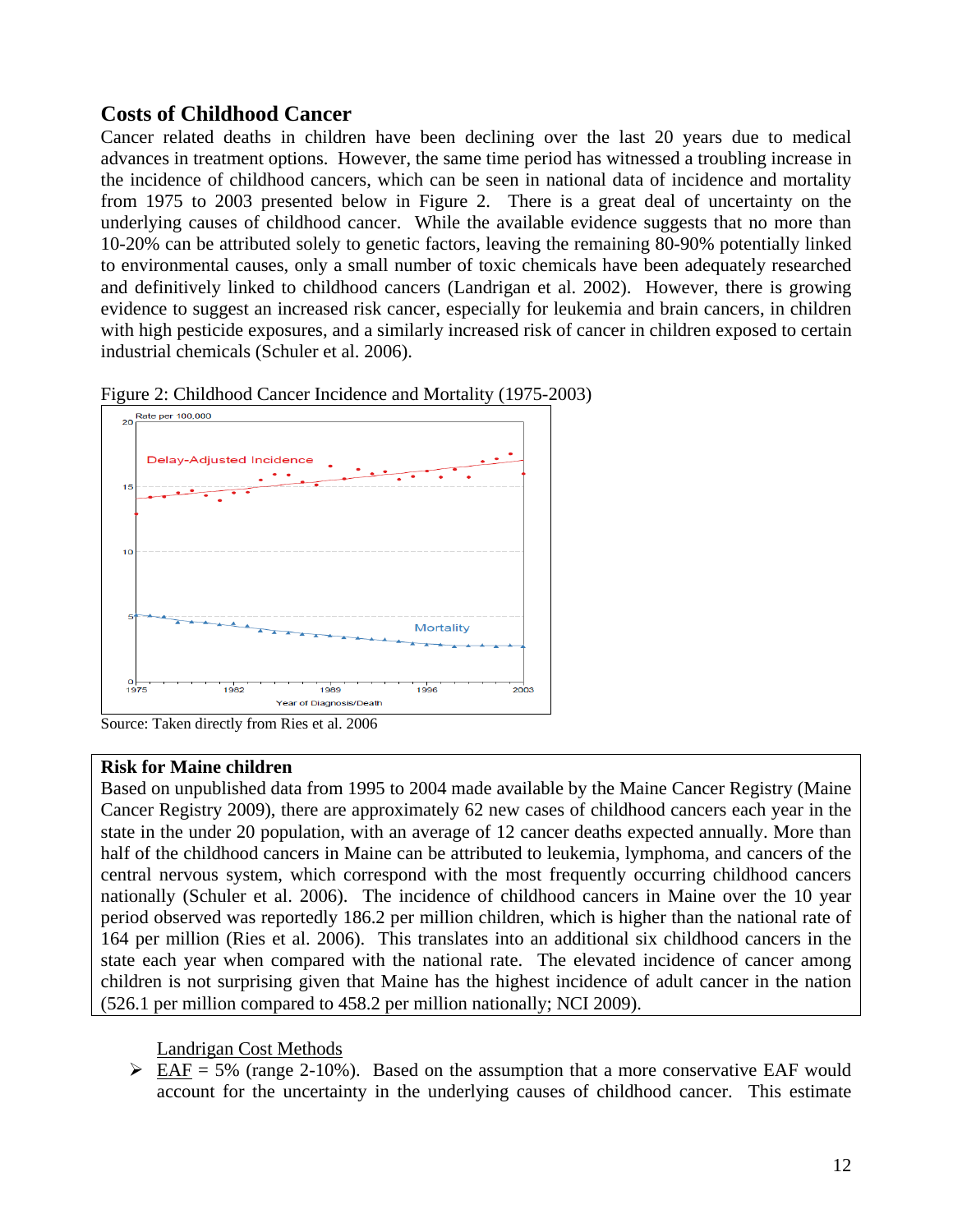conservatively excludes the impact of the late onset of adult cancers that are related to previous childhood exposures.

- $\triangleright$  Size of population at risk = Defined as incidence of childhood cancers in the national cohort of children under the age of 15. Based on the assumption that environmental cleanup will not improve the health of children already suffering from cancer.
- $\triangleright$  Disease rate/exposure estimate = Estimated disease rates for childhood cancer based on 1993 data (133.3 cases per million children; Zahm and Devessa 1995).
- $\geq$  Cost per case = Derived cost per childhood cancer case to include the cost of care for the initial cancer as well as the additional costs related to the increased probability of a secondary cancer later in life. They also included both lost parental wages and potential lifetime earnings of the child, and total cost per case is estimated to be \$840,482 (in 2008 dollars).

### Updated Maine Cost Method

The estimates for the economic burden of disease in Maine children related to childhood cancers closely follows the Landrigan approach described above with the following exceptions.

- $\triangleright$  Size of population at risk = Defined as incidence of childhood cancers in the national cohort of children under the age of 19 because disease rate data was available for the additional years.
- $\triangleright$  Disease rate/exposure estimate = Updated the disease rate with more recently available state-specific information suggesting the annual childhood cancer incidence is 186.2 per million children (ME Cancer Registry 2009).
- $\triangleright$  Cost per case = All cost estimates updated to reflect 2008 dollars.

#### Results

Given the relatively small population size of the state and the generally low probability of cancer, only 52 cancer cases would be expected in any given year at the current national rate of cancer incidence in children 0-18 years of age (see results in Table 7 below). Using the conservative estimate of 5% for the environmentally attributable cases suggests that two of these cancers are caused by environmental exposures annually. At the average cost of treatment, approximately \$2.5 million is spent annually on preventable childhood cancers in the state. It is important to note that these figures ignore the potential economic impact of adult cancers that are related to childhood exposures, since many cancers have a long latency period and wouldn't be expected to materialize until much later in life.

| Table 7. Tolai Allingai Cost of Environmentary Attributable Chinanood Cancels in Maine |     |                             |               |                              |
|----------------------------------------------------------------------------------------|-----|-----------------------------|---------------|------------------------------|
| Expected number of                                                                     |     | EAF   Total environmentally | Total         | Total annual cost of         |
| childhood cancers per                                                                  |     | attributable cases per      | treatment     | environmentally attributable |
| year $\left($ <18 population)                                                          |     | year                        | cost per case | childhood cancers            |
|                                                                                        | 2%  |                             |               | \$840,482                    |
| 52                                                                                     | 5%  |                             | \$840,482     | \$2,521,446                  |
|                                                                                        | 10% |                             |               | \$4,202,410                  |

Table 7: Total Annual Cost of Environmentally Attributable Childhood Cancers in Maine†

† Representing 2008 dollars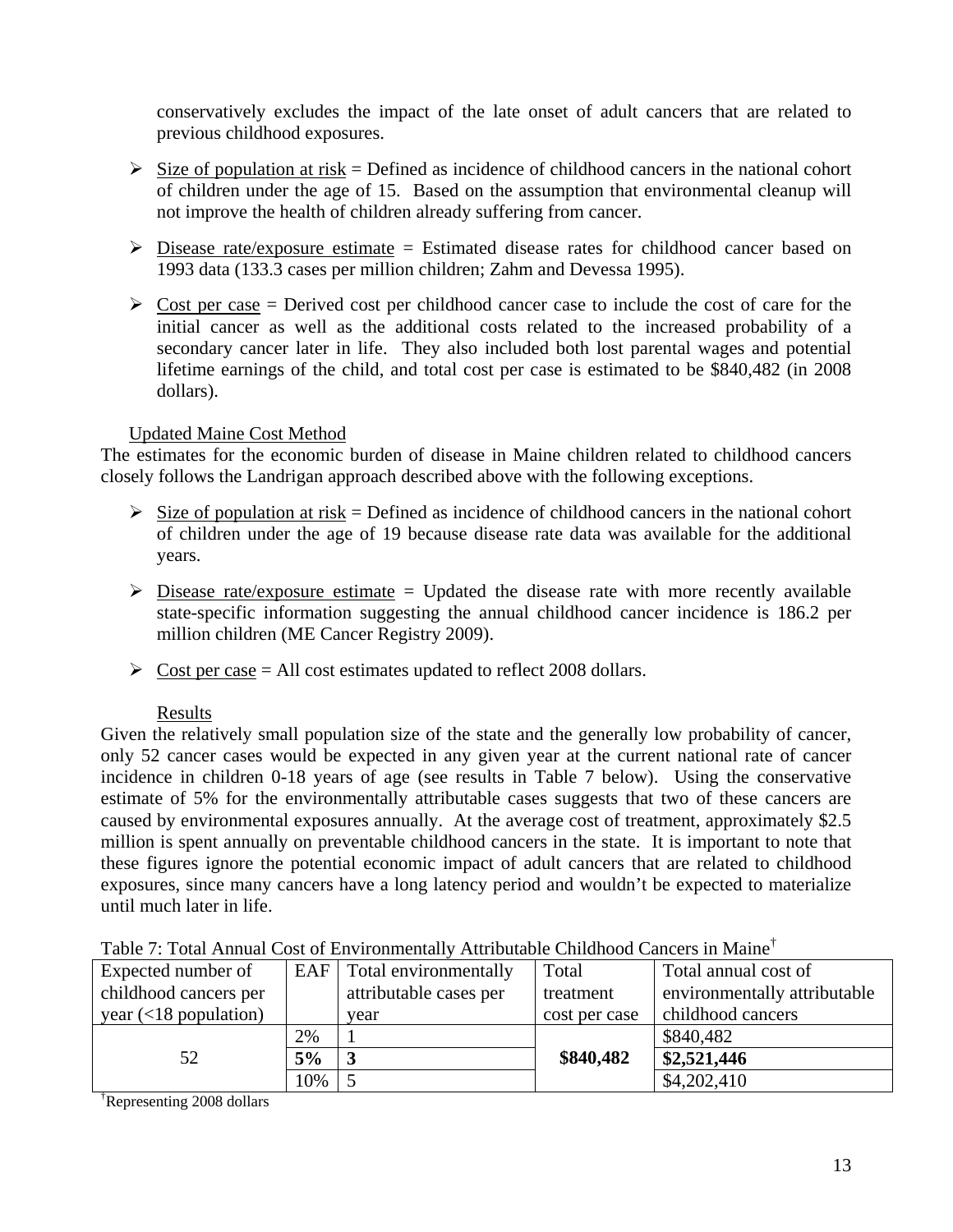# **Conclusion**

As shown in Table 8, the aggregate annual cost of environmentally attributable illnesses in Maine children is estimated to be \$380.5 million (range \$319.4–\$484.3 million), with a cost per Maine child of \$1,352 (range \$1,135–\$1,720). Some of these costs represent direct annual expenditures by the state, including the cost of special education services and the medical treatment costs for MaineCare recipients with asthma, cancer, and neurobehavioral conditions. Other costs represent the indirect monetary impact of parental time off work or the reduced lifetime earning potential of exposed children. For this reason, some of the cost would be incurred immediately while some would be expected to accrue over the lifetime of the effected child. However, it is important to note that all of the economic costs outlined in this report represent *preventable* childhood illnesses, and as such could be fully avoided if environmental exposures in children were eliminated. Since this report is limited to a small subset of childhood illnesses, the full impact of environmental exposures in Maine children is likely to be much larger.

The current estimates developed for Maine are on par with work done in other states using similar methods. The comparable per child cost (in 2008 dollars) was \$1,246 from a Minnesota study (Schuler et al. 2006), \$1,015 from a Massachusetts study (Massey and Ackerman 2003), and \$1,317 from a Washington state study (Davies 200[5](#page-13-0)).<sup>5,[6](#page-13-1)</sup> The differences are the result of slight changes in methodology based on the scientific data used, as well as differences in the rate of diseases across the different states.

| <b>Childhood Disease Category</b> | <b>Total Cost Estimate</b> | Range of Cost Estimates |
|-----------------------------------|----------------------------|-------------------------|
| Neurobehavioral                   | \$100.9 million            | \$47.3-\$201.5 million  |
| Cancer                            | \$2.5 million              | $$0.8-S4.2$ million     |
| Asthma                            | \$8.8 million              | \$2.9-\$10.3 million    |
| Lead Poisoning                    | \$268.3 million            | \$268.3 million         |
| Total                             | \$380.5 million            | \$319.4 - 484.3 million |

Table 9: Total Annual Cost of Environmentally Attributable Childhood Diseases in Maine<sup>†</sup>

† Representing 2008 dollars

 $\overline{a}$ 

Recent work has been done in the state to address the growing concern of chemicals in consumer products (ME Task Force 2007), suggesting that a more comprehensive chemicals policy promoting transparency and consumer education is necessary. Although it is beyond the scope of this report to make specific policy recommendations, it is clear that reducing of childhood exposure to environmental pollutants would provide a sizable economic benefit to the state. Beyond the economic impact, the unique susceptibility of children to environmental pollutants and their inability to make informed decisions to limit their risks makes the issue of reducing childhood exposures a moral imperative.

<span id="page-13-0"></span> $<sup>5</sup>$  The state comparisons include only the estimates generated using the "best estimate" EAF under the Landrigan</sup> approach, and exclude additional categories reported by some states for adult cancers and birth defects. This report does not include these health outcomes since they do not have established EAFs and were absent from the original Landrigan report. Also, incidence data was requested from the Maine Birth Defects Program but was not available in time for inclusion in this report.

<span id="page-13-1"></span><sup>&</sup>lt;sup>6</sup> A recent study of childhood costs was also available for California (University of California 2008). However, the calculation methods (disease categories included, etc.) were unavailable and therefore could not be adequately compared with the Maine numbers.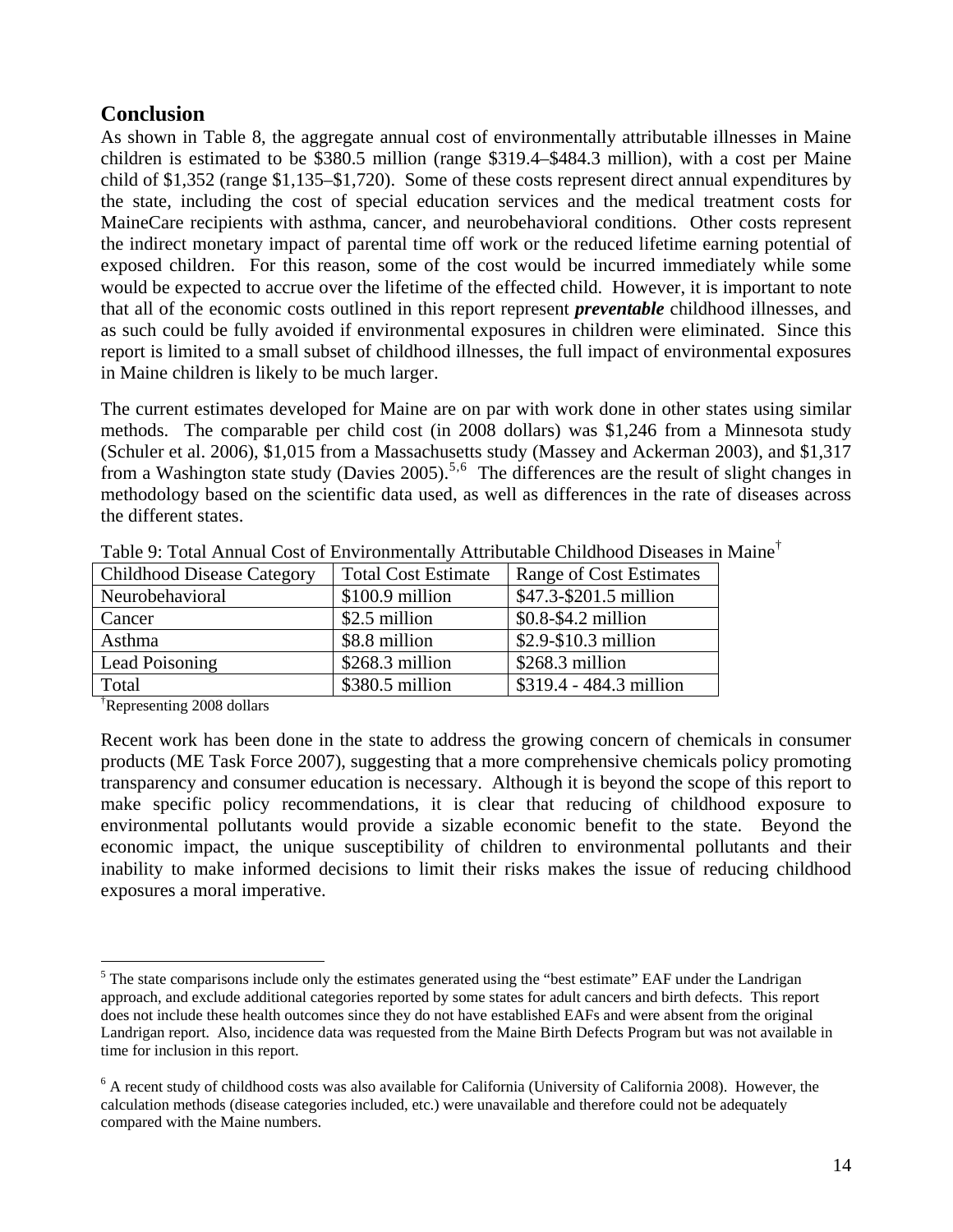### **References**

- Bhasin, T.K., Brocksen, S., Avchen, R.N., & Van Naarden Braun, K. (2006). Prevalence of four developmental disabilities among children aged 8 years—metropolitan Atlanta developmental disabilities surveillance program, 1996 and 2000. *Surveillance Summaries, 55*(SS01), 1-9. Available at: http://www.cdc.gov/mmwr/preview/mmwrhtml/ss5501a1.htm
- Bloom, B., Dey, A.N., & Freeman, G. (2006). Summary health statistics for U.S. children: National Health Interview Survey, 2005. *Vital and Health Statistics, 10*(231). National Center for Health Statistics.
- Breslow, N.E., & Day, N.E. (1980). Methods in cancer research vol. 1: The analysis of case-control studies. *IARC Scientific Publications,* 73-76.
- Buxbaurm, L., Boyle, C., Yeargin-Allsopp, M., Murphy, C.C., & Roberts, H.E. (2000). Etiology of mental retardation among children ages 3-10: The metropolitan Atlanta developmental disabilities surveillance program. Atlanta, GA: Center for Disease Control and Prevention.
- Canfield, R.L., Henderson, C.R., Jr., Cory-Slechta, D.A., Cox, C., Jusko, T.A., & Lanphear, B.P. (2003). Intellectual impairment in children with blood lead concentrations below 10 μg per deciliter. *The New England Journal of Medicine, 348*(16), 1517-1526.
- Centers for Disease Control and Prevention (1997). Update: Blood lead levels—United States, 1991-1994. *Morbidity and Mortality Weekly Report, 46*(7), 141-146. Available at: http://www.cdc.gov/mmwr/preview/mmwrhtml/00048339.htm
- Centers for Disease Control and Prevention (2005). Update: Blood lead levels—United States, 1999-2002. *Morbidity and Mortality Weekly Report, 54*(20), 513-516. Available at: http://www.cdc.gov/mmwr/preview/mmwrhtml/mm5420a5.htm
- Centers for Disease Control and Prevention (2006a). Behavioral risk factor surveillance system survey data. Atlanta, GA: U.S. Department of Health and Human Services. Available at: http://www.cdc.gov/brfss/index.htm
- Centers for Disease Control and Prevention (2006b). Youth risk behavior surveillance—United States, 2005. *Surveillance Summaries, 55*(SS-5). Available at: http://www.cdc.gov/mmwr/preview/mmwrhtml/ss5505a1.htm
- Centers for Disease Control and Prevention (2007a). National surveillance for asthma—United States, 1980–2004. *Morbidity and Mortality Weekly Report, 56*(SS08), 1-14 and 18-54. Available at: http://www.cdc.gov/mmwr/preview/mmwrhtml/ss5608a1.htm
- Centers for Disease Control and Prevention (2007b). Prevalence of autism spectrum disorders. Surveillance Summaries. *Morbidity and Mortality Weekly Report, 56*(SS-1). Available at: http://www.cdc.gov/mmwr/pdf/ss/ss5601.pdf
- Centers for Disease Control and Prevention (2008a). *CDC surveillance data, 1997-2006: State data by county*. Retrieved November 15, 2008 from http://www.cdc.gov/nceh/lead/surv/stats.htm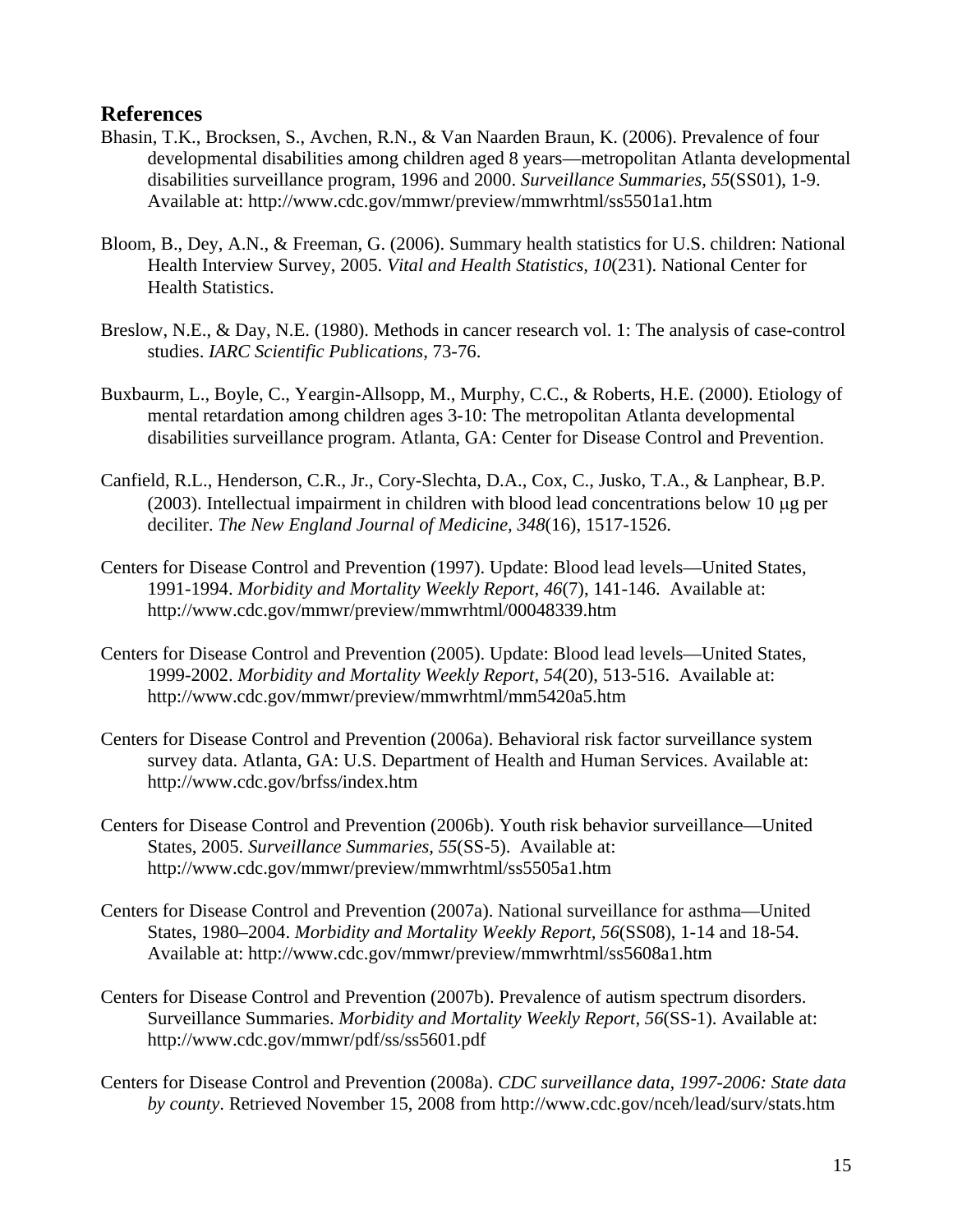- Centers for Disease Control and Prevention (2008b). *CDC surveillance data, 1997-2006: Tested and confirmed elevated blood lead levels by state, year and blood lead level group for children <72 mos*. Retrieved November 15, 2008 from http://www.cdc.gov/nceh/lead/surv/stats.htm
- Chestnut, L.G., Mills, D.M., & Agras, J. (2000). National costs of asthma for 1997. EPA contract 68-W6-0055. Boulder, CO: Stratus Consulting Inc.
- Davies, K. (2005). Economic costs of diseases and disabilities attributable to environmental contaminants in Washington state. *CHE-WA: Collaborative on Health and the Environment – Washington.* Available at: http://washington.chenw.org/pdfs/EnvironmentalCosts.pdf
- Davis, M.E. (2007). The economic burden of childhood exposure to secondhand smoke in Maine. University of Maine, Orono. School of Economics Staff Paper 570. Available at: http://www.umaine.edu/soe/publications/SOESTAFFPAPER570.pdf
- Department of Education, State of Maine Special Services (D.E. 2008a). Students with disabilities Maine child count data ages 3-21, 1986-2007. Available at: http://www.maine.gov/education/speceddata/14yeardata.htm
- Department of Education, State of Maine Special Services (D.E. 2008b). State and local expenditure trends. Available at: http://www.maine.gov/education/speceddata/specedexpenditures.htm
- Department of Education, State of Maine Special Services (D.E. 2008c). December 1 child count/percent to total by disability. Available at: http://www.maine.gov/education/speceddata/percentchart.htm
- Ganz, M. (2007). The lifetime distribution of the incremental societal costs of autism. *Archives of Pediatrics & Adolescent Medicine, 161*(4), 343-349.
- Goldman, L.R., & Koduru, S. (2000). Chemicals in the environment and developmental toxicity to children: a public health and policy perspective. *Environmental Health Perspectives Supplements, 108*(S3), 443-448.
- Grandiean, P., & Landrigan, P.J. (2006). Developmental neurotoxicity of industrial chemicals. *Lancet, 368*, 2167-2178.
- Grosse, S.D., Matte, T.D., Schwartz, J., & Jackson, R.J. (2002). Economic gains resulting from the reduction in children's exposure to lead in the United States. *Environmental Health Perspectives, 110*(6), 563-569.
- Honeycutt, A., Dunlap, L., Chen, H., & al Homsi, G. (2000). The cost of developmental disabilities. Task order No. 0621-09. Revised Final Report. Research Triangle Park, NC: Research Triangle Institute.
- Landrigan, P.J., Schechter, C.B., Lipton, J.M., Fahs, M.C., & Schwartz, J. (2002). Environmental pollutants and disease in American children: Estimates of morbidity, mortality, and costs for lead poisoning, asthma, cancer, and developmental disabilities. *Environmental Health Perspectives, 110*(7), 721-728. Available at: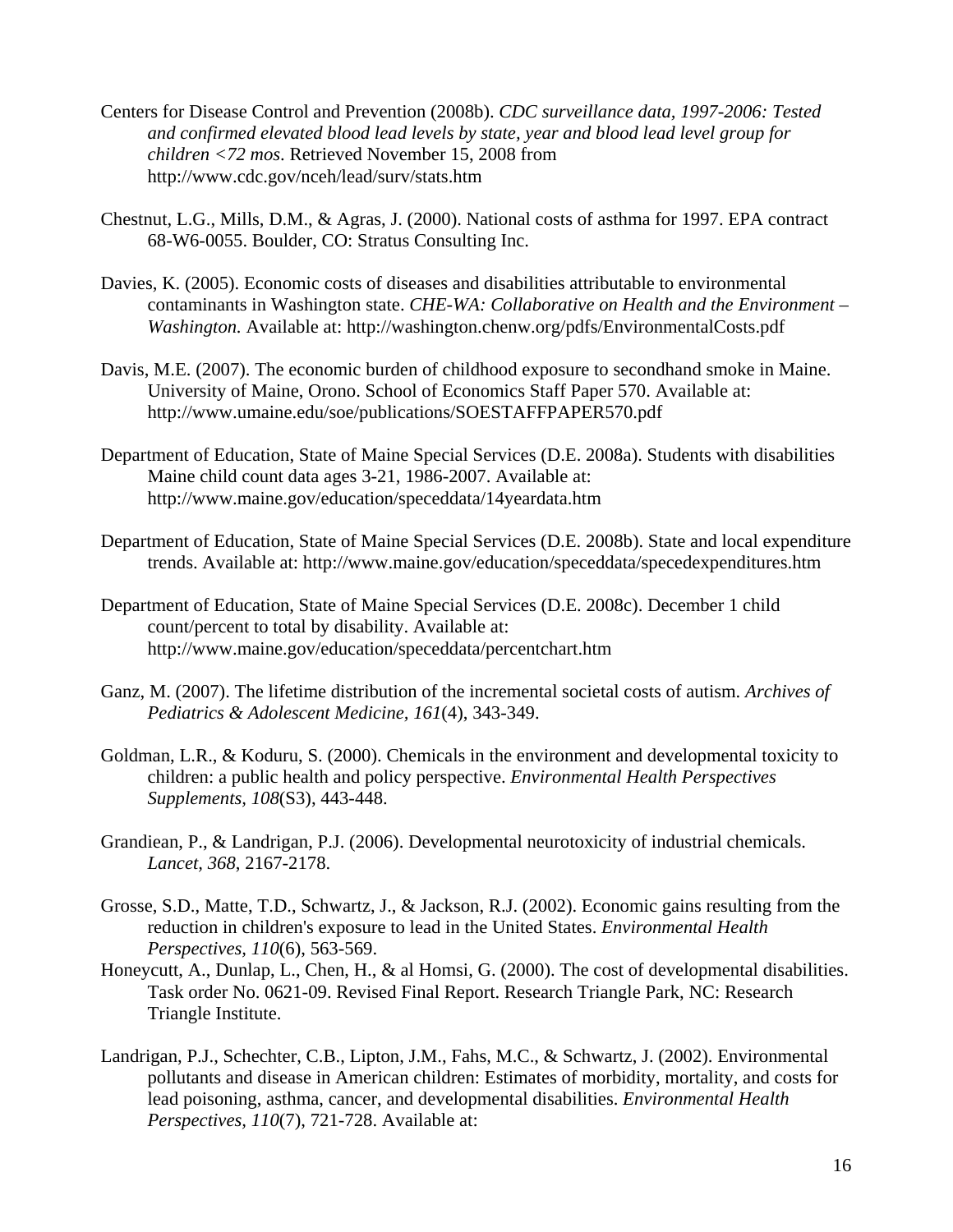http://www.ehponline.org/members/2002/110p721-728landrigan/landrigan-full.html

- Maine Cancer Registry (2009). Personal communication, Molly Schwenn, Medical Director, 1/13/2009.
- Maine Centers for Disease Control and Prevention, Division of Chronic Disease, Maine Department of Health and Human Services (2008). The Burden of Asthma in Maine. Available at: http://maine.gov/dhhs/bohdcfh/mat/Information%20and%20Publications/2008%20Asthma% 20Burden%20Report.pdf
- Maine Childhood Lead Poisoning Prevention Program (2009). Personal communication, Kathy Decker, Staff Epidemiologist, 1/5/2009.
- Maine Governor John E. Baldacci's Task Force to Promote Safer Chemicals in Consumer Products (2007). Final Report. Available at: http://www.maine.gov/dep/oc/safechem/mesafer chem rpt.pdf
- Martin, J.A., Hamilton, B.E., Sutton, P.D., Ventura, S.J., Menacker, F. & Kirmeyer, S. (2006). Births: Final data for 2004. *National Vital Statistics Reports, 55*(1). Hyattsville, MD: National Center for Health Statistics. Available at: http://www.cdc.gov/nchs/data/nvsr/nvsr55/nvsr55\_01.pdf
- Massey, R., & Ackerman, F. (2003). Costs of preventable childhood illness: the price we pay for pollution. *GDAE - Health and Environment.* Available at: http://www.ase.tufts.edu/gdae/policy\_research/healthEnvironment.html#publications
- National Academy of Sciences Committee on Developmental Toxicology (2000a). Clearing the air: Asthma and indoor air exposures. Washington, DC: National Academy Press. Available at: http://www.nap.edu/openbook.php?record\_id=9610&page=R1
- National Academy of Sciences Committee on Developmental Toxicology (2000b). Scientific frontiers in developmental toxicology and risk assessment. Washington, DC: National Academy Press. Available at: http://www.nap.edu/openbook.php?isbn=0309070864
- National Cancer Institute. State Cancer Profiles. Accessed on 1/15/2009 and available at: <http://statecancerprofiles.cancer.gov/>

National Research Council, Committee on Measuring Lead in Critical Populations (1993). Measuring lead exposure in infants, children, and other sensitive populations. Washington, DC: National Academy Press. Available at: http://books.nap.edu/openbook.php?record\_id=2232&page=R1

- Pelham, W.E., Foster, E.M., & Robb, J.A. (2007). The economic impact of attentiondeficit/hyperactivity disorder in children and adolescents. *Journal of Pediatric Psychology, 32*(6), 711-727.
- Pirkle, J.L., Kaufmann, R.B., Brody, D.J., Hickman, T., Gunter, E.W., & Paschal, D.C. (1998). Exposure of the U.S. population to lead, 1991-1994. *Environmental Health Perspectives,*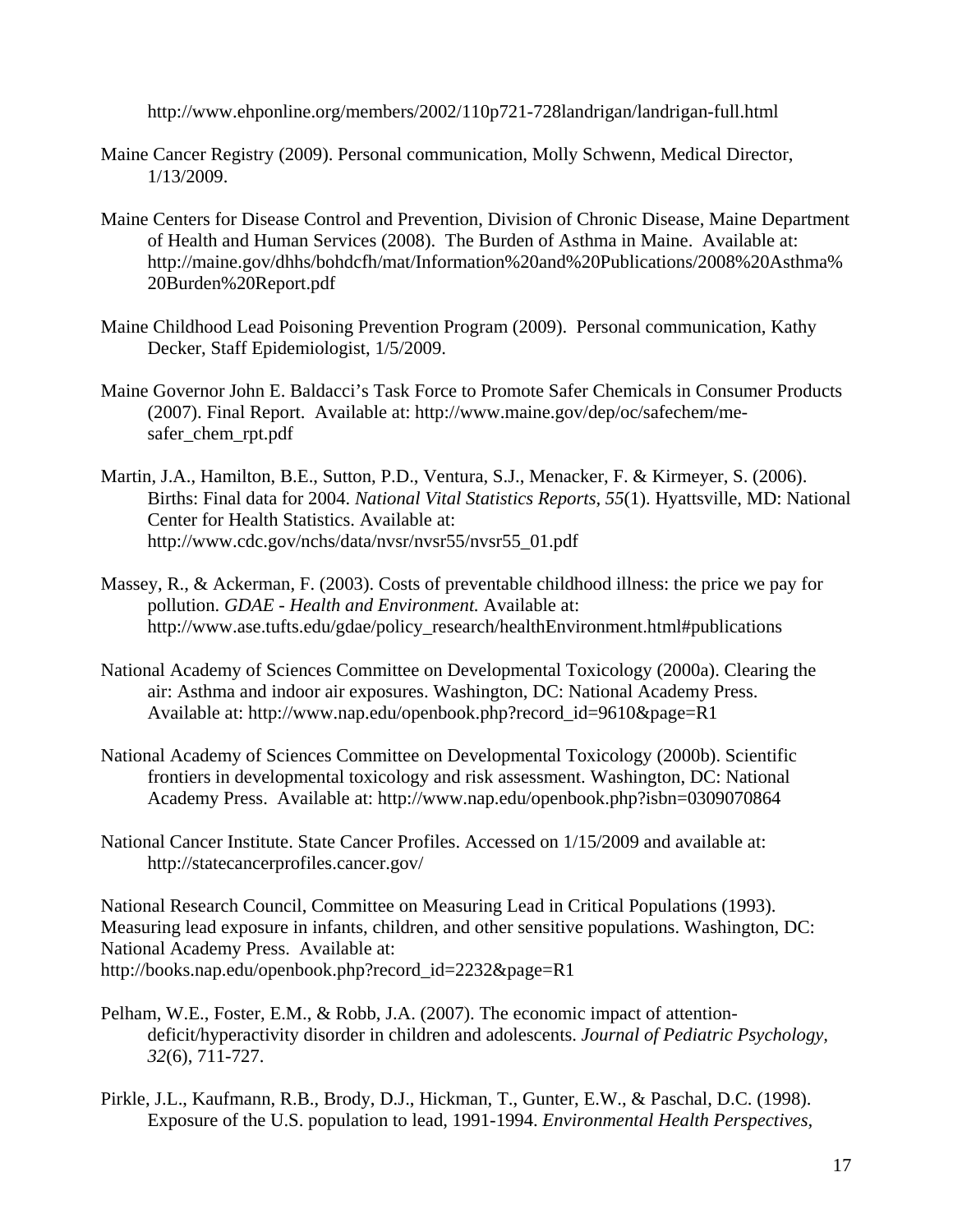*106*(11), 745-750.

- Ries, L.A.G., Harkins, D., Krapcho, M., Mariotto, A., Miller, B.A., Feuer, E.J., Clegg, L., Eisner, M.P., Horner, M.J., Howlader, N., Hayat, M., Hankey, B.F., & Edwards, B.K. (Eds). *SEER Cancer Statistics Review, 1975-2003*, National Cancer Institute, Bethesda, MD. Retrieved from http://seer.cancer.gov/csr/1975\_2003/, based on November 2005 SEER data submission, posted to the SEER web site, 2006.
- Salkever, D.S. (1995). Updated estimates of earnings benefits from reduced exposure of children to environmental lead. *Environmental Research, 70*(1), 1-6.
- Schuler, K., Nordbye, S., Yamin, S., & Ziebold, C. (2006). The price of pollution: Cost estimates of environment-related childhood disease in Minnesota. *The Minnesota Center for Environmental Advocacy.* Available at: from http://www.mncenter.org/minnesota\_center\_for\_envi/2006/06/environmentrela.html
- Schwartz, J., Pitcher, H., Levin, R., Ostro, B., & Nichols, A.L. (1985). Costs and benefits of reducing lead in gasoline: Final regulatory impact analysis. *United States Environmental Protection Agency, 230/05-85/006*. Washington, DC.
- Sherriff, A., Farrow, A., Golding, J., & Henderson, J. (2005). Frequent use of chemical household products is associated with persistent wheezing in pre-school age children. *Thorax, 60*, 45-49.
- Tippy, K. (2005). *Maine child health survey, 2003/2004 kindergarten and third grade report*. Portland, ME: Maine Center for Disease Control and Prevention, Division of Chronic Disease. Available at: http://www.maine.gov/dhhs/boh/phdata/Non%20DHP%20Pdf%20Doc/Maine%20Child%20 Health%20Survey%202003%202004%20Kindergarten%20and%20Third%20G.pdf
- U.S. Bureau of Labor Statistics (1999). CPI Detailed Report. Washington, DC: Department of Labor.
- U.S. Bureau of Labor Statistics (2008). CPI inflation calculator. Available at: http://www.bls.gov/data/inflation\_calculator.htm
- U.S. Census Bureau (2000). Profile of general demographic characteristics for Maine from 2000 census. Retrieved November 15, 2008 from http://factfinder.census.gov/servlet/QTTable? bm=n&\_lang=en&qr\_name=DEC\_2000\_S F1\_U\_DP1&ds\_name=DEC\_2000\_SF1\_U&geo\_id=04000US23
- U.S. Census Bureau: State & County Quickfacts (2008, July 25). Retrieved November 15, 2008 from http://quickfacts.census.gov/qfd/states/23000.html
- University of California Berkeley, Centers for Occupational and Environmental Health (2008). Green Chemistry: Cornerstone to a Sustainable California. Available at: www.coeh.ucla.edu/greenchemistry.htm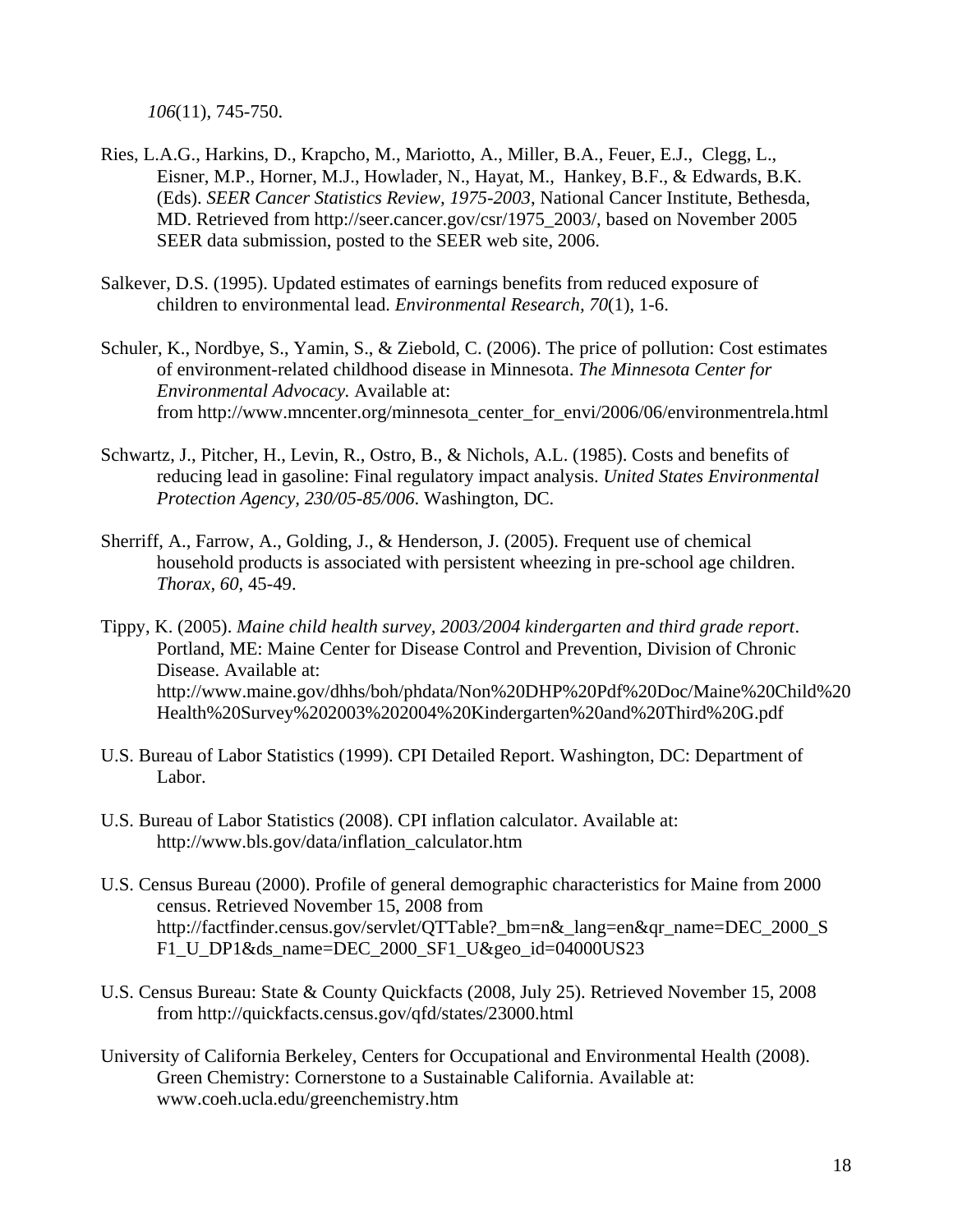- Wagner, T., & Langley-Turnbaugh, S. (2008). Case study: Examining the contribution of historical sources of lead in urban soils in Portland, Maine, USA. *Journal of Environmental Planning and Management, 51*(4), 525-541.
- Weiss, K.B., Sullivan, S.D., & Lyttle, C.S. (2000). Trends in the cost of illness for asthma in the United States, 1985-1994. *Journal of Allergy and Clinical Immunology, 106*, 493-499.
- Wong, E.Y., Gohlke, J., Griffith, W.C., Farrow, S., & Faustman, E.M. (2004). Assessing the health benefits of air pollution reduction for children. *Environmental Health Perspectives, 112*(2), 226-232.
- Woodruff, T.J., Axelrad, D.A., Kyle, A.D., Nweke, O., & Miller, G.G. (2003). America's children and the environment: Measures of contaminants, body burdens, and illnesses  $(2<sup>nd</sup>$  ed). U.S. Environmental Protection Agency. Available at: http://www.epa.gov/opeedweb/children/publications/ace\_2003.pdf
- Yeargin-Allsopp, M., Van Naarden Braun, K., Doernberg, N.S., Benedict, R.E., Kirby, R.S., & Durkin, M.S. (2008). Prevalence of cerebral palsy in 8-year-old children in three areas of the United States in 2002: A multisite collaboration. *Pediatrics, 121,* 547-554.
- Zahm S.H., Devessa, S.S. (1995). Childhood cancer: Overview of incidence trends and environmental carcinogens. *Environmental Health Perspectives 103*(suppl 6), 177-184.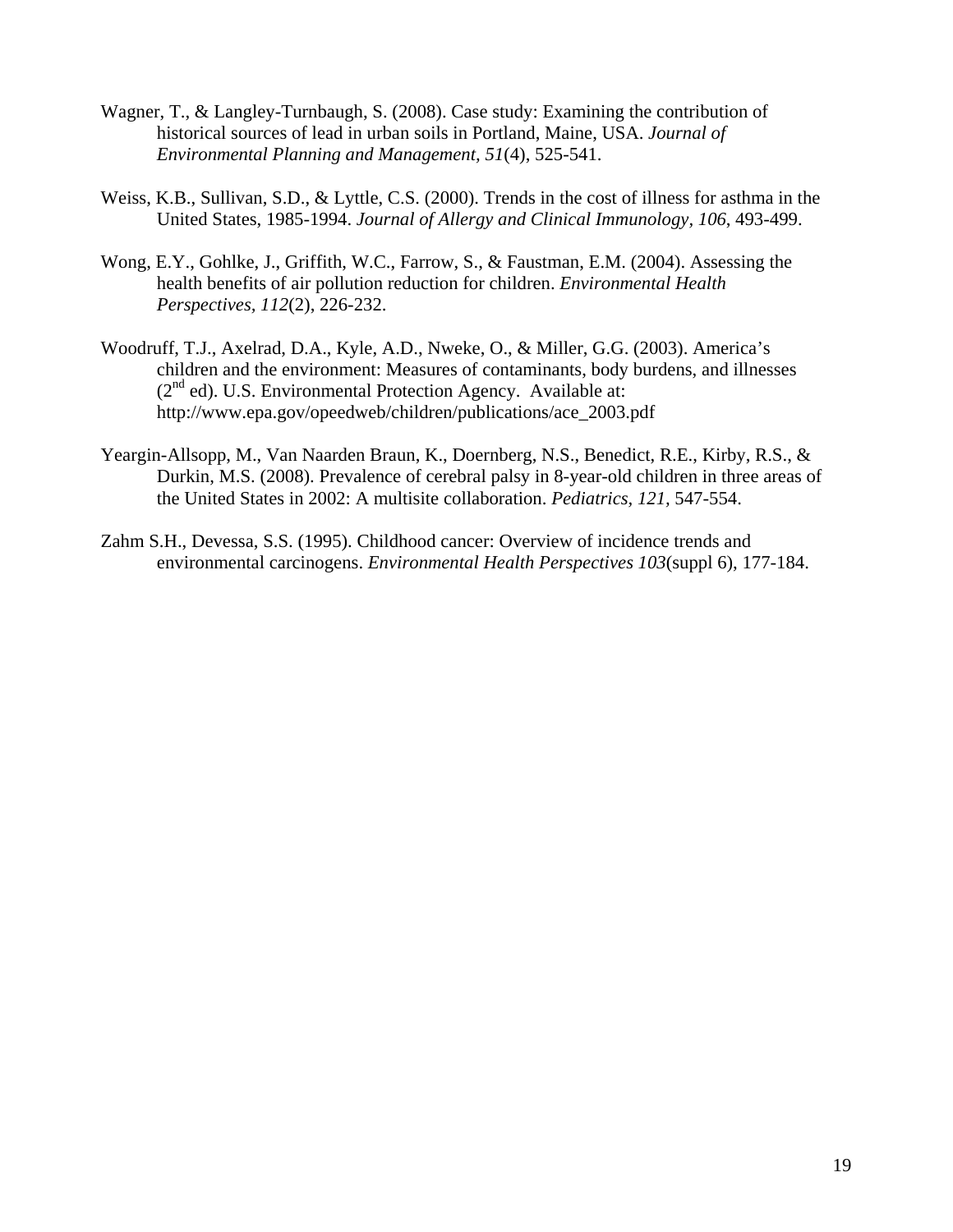# **Appendix**

| I dolum-1. Chumhudis Khown to bu Ffundan I vuolotokins |                              |                           |
|--------------------------------------------------------|------------------------------|---------------------------|
| Acetone                                                | Dinitrobenzene               | Methyl parathion          |
| Acetone cyanohydrin                                    | Dinitrocresol                | Methylcyclopentane        |
| Acrylamide                                             | Dinitrotoluene               | Methylene chloride        |
| Acrylonitrile                                          | Dinoseb                      | Methylmercury             |
| Aldicarb                                               | Dioxathion                   | Mevinphos                 |
| Aldrin                                                 | Disulphoton                  | Mexacarbate               |
| Allyl chloride                                         | Edifenphos                   | Mipafox                   |
| Aluminum compounds                                     | Endosulphan                  | Mirex                     |
| Aniline                                                | Endothion                    | Monocrotophos             |
| Arsenic and arsenic                                    | Endrin                       | Naled                     |
| compounds                                              |                              |                           |
| Azide compounds                                        | <b>EPN</b>                   | Nickel carbonyl           |
| Barium compounds                                       | Ethiofencarb                 | Nicotine                  |
| Bensulide                                              | Ethion                       | p-Nitroaniline            |
| Benzene                                                | Ethoprop                     | Nitrobenzene              |
| 1,2-Benzenedicarbonitrile                              | 2-Ethoxyethyl acetate        | 2-Nitropropane            |
| Benzonitrile                                           | Ethyl acetate                | Oxydemeton-methyl         |
| Benzyl alcohol                                         | Ethylbis(2-chloroethyl)amine | Parathion                 |
| <b>Bismuth compounds</b>                               | Ethylene                     | Pentaborane               |
| <b>Bromophos</b>                                       | Ethylene dibromide           | Pentachlorophenol         |
| <b>Butylated triphenyl</b>                             | Ethylene glycol              | 1-Pentanol                |
| phosphate                                              |                              |                           |
| Caprolactam                                            | Ethylene oxide               | Phenol                    |
| Carbaryl                                               | Ethylmercury                 | p-Phenylenediamine        |
| Carbofuran                                             | Fenitrothion                 | Phenylhydrazine           |
| Carbon disulphide                                      | Fensulphothion               | Phorate                   |
| Carbon monoxide                                        | Fenthion                     | Phosphamidon              |
| Carbophenothion                                        | Fenvalerate                  | Phosphine                 |
| $\alpha$ -Chloralose                                   | Fluoride compounds           | Phospholan                |
| Chlordane                                              | Fluoroacetamide              | Phosphorus                |
| Chlordecone                                            | Fluoroacetic acid            | Polybrominated biphenyls  |
| Chlorfenvinphos                                        | Fonofos                      | Polybrominated diphenyl   |
|                                                        |                              | ethers                    |
| Chlormephos                                            | Formothion                   | Polychlorinated biphenyls |
| Chloroform                                             | Heptachlor                   | Propaphos                 |
| Chloroprene                                            | Heptenophos                  | Propoxur                  |
| Chlorpyrifos                                           | Hexachlorobenzene            | Propyl bromide            |
| Chlorthion                                             | Hexachlorophene              | Propylene oxide           |
| Coumaphos                                              | n-Hexane                     | Pyridine                  |
| Cumene                                                 | Hydrazine                    | Pyriminil                 |
| Cyanide compounds                                      | Hydrogen sulphide            | Sarin                     |
| Cyclohexane                                            | Hydroquinone                 | Schradan                  |
| Cyclohexanol                                           | Isobenzan                    | Selenium compounds        |

Table A-1: Chemicals Known to be Human Neurotoxins\*